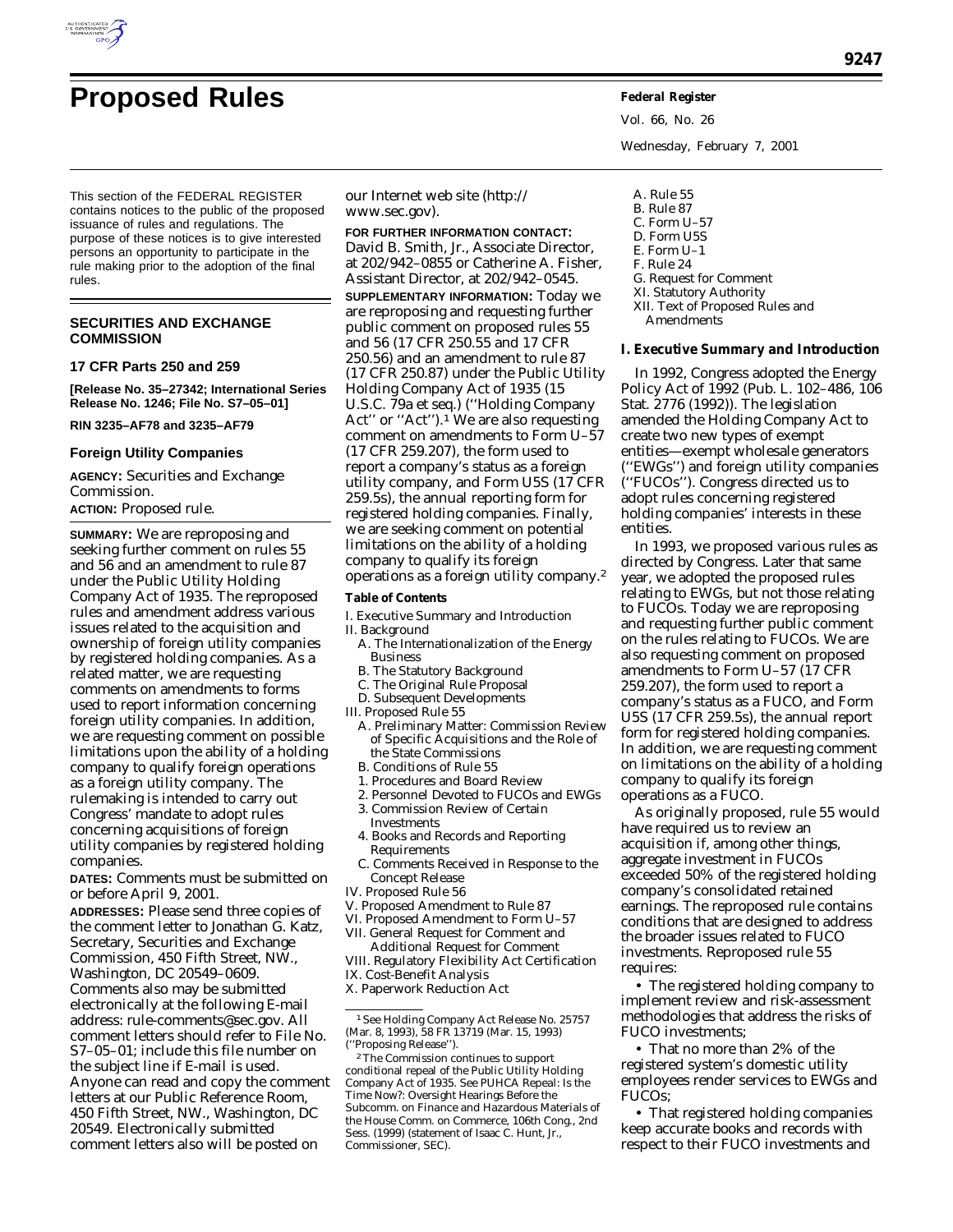make these books and records available to our staff; and

• That we and other interested regulatory agencies receive prompt reports of FUCO acquisitions.

In addition, proposed rule 55 requires our prior review and approval of FUCO acquisitions in any of the following circumstances:

• The registered holding company's investment in FUCOs and EWGs exceeds 50% of consolidated retained earnings (or such greater amount as may be authorized by Commission order);

• The registered holding company or certain of its subsidiaries has experienced recent financial weakness, as indicated by certain bankruptcy proceedings or declines in earnings (conditions identical to those set forth in rule 53(b));

• The holding company has reported that it has obtained rate increases for retail customers in order to recover losses or inadequate returns on FUCO investments; or

• Any public-utility subsidiary of the registered holding company has a rating from a nationally recognized statistical rating organization with respect to its debt securities that is less than investment grade.

We are also proposing to amend Item 9 of Form U5S, the form on which registered holding companies provide information on a cumulative yearly basis, to require the holding company to disclose whether it has sought recovery of losses or inadequate returns on FUCO investments through higher rates to system retail ratepayers.

We are also reproposing rule 56 to clarify the status of subsidiary companies of registered holding companies formed to hold interests in FUCOs. Under the proposed rule, a registered holding company, unless otherwise restricted (for example, by rule 55) could acquire a subsidiary company engaged exclusively in the direct or indirect ownership of FUCOs without the need to apply for, or receive, our approval.

In addition, we are reproposing an amendment to rule 87 to require an order before an EWG or FUCO may provide services to, or construction for, or sell goods to, an associate company (other than to an EWG, FUCO or exempt telecommunications company). The proposed amendment would also require registered holding companies to furnish state and federal regulators copies of applications under rule 87 and certificates under rule 24 (17 CFR 250.24).

We are also proposing an amendment to Form U–57, which a company uses to claim FUCO status. The amended form

would also be used to report FUCO acquisitions, whether or not our prior approval was required to make the acquisitions. Registered holding companies would be required to submit copies of the report on Form U–57 simultaneously to us and to other interested federal, state or local regulators. As a consequence, we and other interested regulators can monitor, regulate and provide comments and recommendations concerning the FUCO activities of registered holding companies.

# **II. Background**

# *A. The Internationalization of the Energy Business*

The utility business is rapidly evolving into a global industry, with participants seeking multinational investment opportunities. Sweeping political and economic changes worldwide have created a large demand for American utility expertise and significant investment opportunities for United States companies. Registered public-utility holding companies have taken advantage of these opportunities. As of December 31, 1998, registered holding companies had invested \$8.2 billion in FUCOs and \$892 million in domestic and foreign EWGs. Based on publicly reported information, we believe that investments made by exempt holding companies, and public utilities not part of a registered or exempt holding company system, are significantly higher.3 In addition, foreign companies have acquired, or announced their intention to acquire, U.S. utilities and register under the Act. These transactions, and the issues they raise under the Act, were the subject of

a 1999 concept release (''Concept Release'').4

Congress amended the Holding Company Act in 1992 to facilitate these changes. As discussed in greater detail below, the Energy Policy Act of 1992 (''Energy Policy Act'') created new categories of exempt entities, EWGs and FUCOs. We were given rulemaking authority with respect to certain matters arising from these provisions. In view of the increasing internationalization of the power industry and developments since the enactment of the Energy Policy Act, we are reproposing rules related to FUCO investments and requesting comment on international issues.

#### *B. The Statutory Background*

The Holding Company Act was enacted in the wake of widespread fraud and mismanagement by large and farflung public-utility holding companies. The Holding Company Act generally requires that a holding company limit its operations to a group of related operating utility properties within a confined geographic region.5 To ensure that these standards are met, the Act generally requires our prior approval for public-utility company acquisitions.6

Recently, we issued an order (''NEES/National Grid Order'') approving the acquisition of New England Electric System (''NEES''), a registered holding company, by The National Grid Group plc (''National Grid''), a British utility holding company that would register under the Act, and approving certain related transactions. *See* National Grid Group plc, Holding Co. Act Release No. 27154 (March 15, 2000). On November 29, 1999, Scottish Power plc (''Scottish Power''), also a British utility holding company, acquired PacifiCorp, a U.S. utility, in a transaction that was not subject to our approval. Scottish Power has registered under the Act. By order dated December 6, 2000, we authorized PowerGen plc, another British utility, to acquire LG&E Energy Corp., a U.S holding company exempt from registration under section 3(a)(1) of the Act.*See* PowerGen plc, Holding Co. Act Release No. 27291.

5*See* section 11 of the Act (15 U.S.C. 79k). *See also Federal Trade Commission Report to the Senate, Utility Corporations*, S. Doc. No. 92, 74th Cong., 1st Sess. 24 (1935); *Report on the Relation of Holding Companies in Power and Gas Affecting Control*, H.R. Rep. No. 1827, 73rd Cong., 2d Sess. (1933–1935) (documenting the circumstances that gave rise to passage of the Act).

 $6$  Section  $9(a)(1)$  (15 U.S.C. 79i(a)(1)) requires our prior approval for the direct or indirect acquisition of any securities or utility assets or any other interest in any business by a company in a registered system. In addition, section 9(a)(2) (15 U.S.C. 79i(a)(2)) generally requires our prior approval for an acquisition that would result in an extension of a holding-company system.

<sup>3</sup>As of December 31, 1998, holding companies exempt under rule 2 of the Act had invested \$12.3 billion in FUCOs and domestic and foreign EWGs. On August 18, 1999, AES Corp., which recently was granted an exemption from registration under section 3(a)(5) of the Act in connection with its acquisition of CILCORP Inc. (*see* Holding Co. Act Release No. 27036 (Aug. 20, 1999)), announced that it has agreed to purchase a 4,000 megawatt power station serving England and Wales for approximately \$3.0 billion. In addition, domestic energy companies that are not part of either a registered or exempt holding company system have made major investments in FUCOs and EWGs in recent years. For example, in 1995 and 1996, PacifiCorp, a public utility company operating in the western United States, acquired an Australian electric distribution company and an interest in an Australian power plant and mine for a total of \$1.7 billion. According to a U.S. Department of Energy report, U.S. energy companies have played ''a major role \* \* \* as investors in the reformed and privatized electricity sectors'' in the United Kingdom, Australia and Argentina. *See* Electricity Reform Abroad and U.S. Investment Energy Information Administration, September 1997, at v.

<sup>4</sup>*See* Registered Public-Utility Holding Companies and Internationalization, Holding Co. Act Release No. 27110 (Dec. 14, 1999), 64 FR 71341 (Dec. 21, 1999). In the Concept Release, we noted that, among other things, the comments received would inform our consideration of applications and requests for interpretive guidance concerning foreign holding companies and our review, under section 11 of the Act, of registration statements filed by foreign holding companies. *See* Concept Release at 71344 and *infra* section III.C.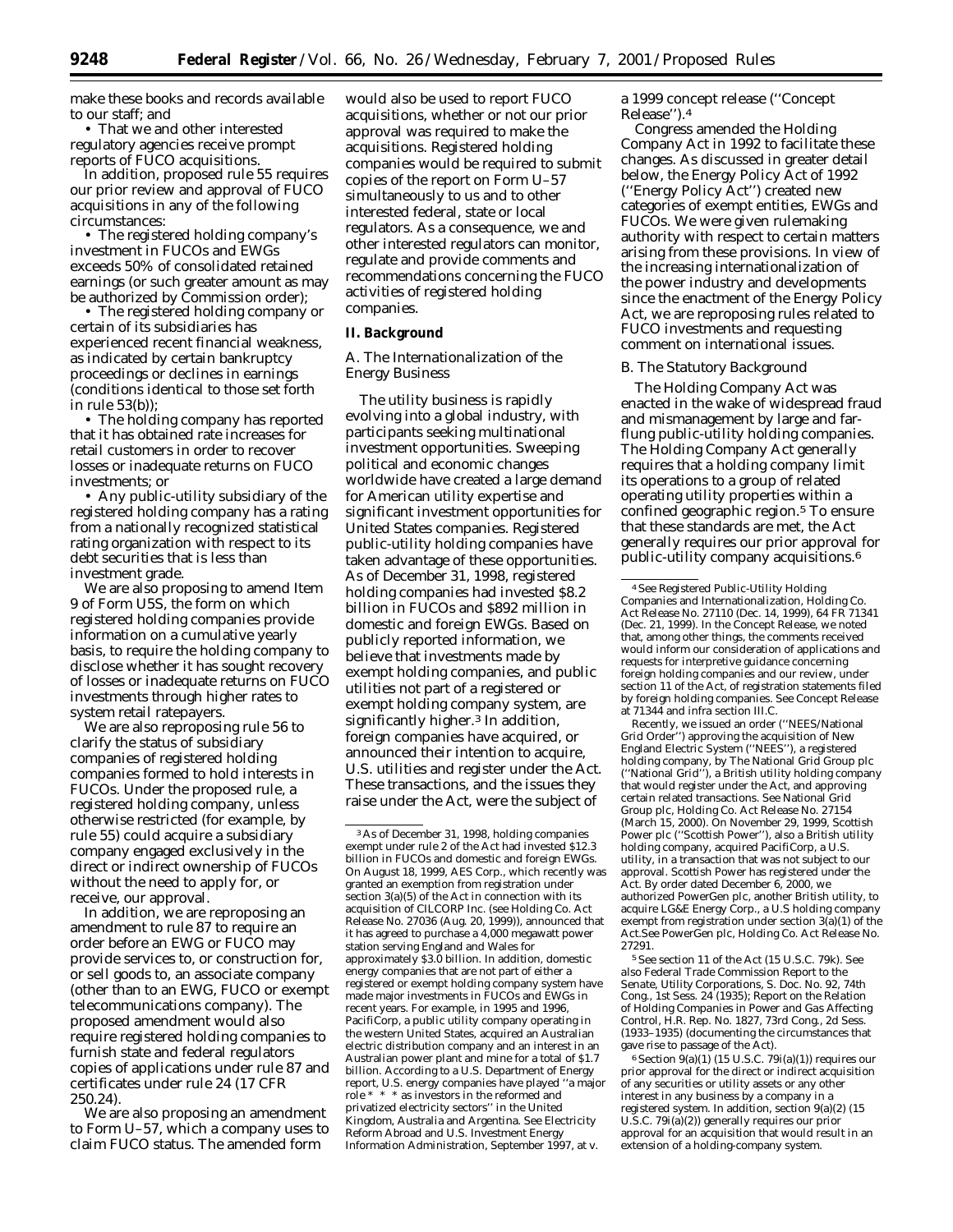When the Act was passed over sixty years ago, Congress believed that these constraints were necessary to protect the public interest and the interests of investors and consumers.

Congress in 1935 did not foresee the changes that have taken place in recent years. Federal legislation enacted in the late 1970s and early 1990s opened the wholesale power-generation sector of the electric industry to competition. Half of the states are in the process of implementing measures to increase competition in retail markets. More and more utilities are moving toward disaggregation of vertically integrated operations in favor of focusing on one component of the utility business, such as transmission or distribution. In addition, sweeping political and economic changes worldwide have created a large demand for American utility expertise and significant investment opportunities for United States companies. Finally, the utility business is rapidly evolving into a global industry, with participants seeking multinational investment opportunities.

Congress recognized these changes in enacting Title VII of the Energy Policy Act. The Energy Policy Act was designed to address the constraints imposed by the Holding Company Act on investments by public-utility holding companies in certain types of power facilities. To this end, the Energy Policy Act added two new sections to the Holding Company Act: Section 32, relating to EWGs and section 33, relating to FUCOs.7 An EWG, which may be either foreign or domestic, is exempt from all provisions of the Act, and may be acquired by a registered holding company without our prior

Section 33 defines a FUCO as a company that owns or operates facilities that are not located in any State and that are used for the generation, transmission, or distribution of electric energy for sale or the distribution at retail of natural or manufactured gas for heat, light or power. The definition further requires that a company derive no part of its income, directly or indirectly, from such utility operations within the United States, and that neither the company nor any of its subsidiaries is a public-utility company operating in the United States. Section 33(a)(3)(A) (15 U.S.C. 79z– 5b(a)(3)(A)).

approval.8 A FUCO is ''exempt from all of the provisions of (the) Act, except as otherwise provided under (section  $33(c)$  \* \* \*.'' and may be freely acquired by a registered holding company pending the adoption of rules under section  $33(c)(1)$  concerning these acquisitions.9 Sections 32 and 33 of the Act reduced the barriers provided by the Act to the participation of domestic companies in independent power production and foreign utility investment, activities to which the Act previously raised significant barriers.10

In amending the Act to accommodate EWG and FUCO investments, Congress pursued another goal—the protection of domestic ratepayers.11 In this regard, the legislation gives state regulators significant responsibility for the protection of consumers of domestic utilities. The Commission, however, is given primary responsibility to shield the consumers of registered holding companies from any adverse effects of EWG and FUCO investments.

We have noted that there is an inherent tension between the drive toward a competitive energy market and the demand for effective consumer protection.12 Congress gave us the

10*See, e.g.*, statement of Sen. Wallop, Cong. Rec. S17615 (Oct. 8, 1992) (section 32 is intended to 'streamline and minimize'' federal regulation); statement of Sen. Riegle, Cong. Rec. S17629 (Oct. 8, 1992) (''the purpose of section 33 is to facilitate foreign investment, not burden it.''). The Concept Release discusses the possible implications of section 33 for foreign companies investing in the United States; the NEES/National Grid Order discusses certain issues under the Act with respect to the acquisition of domestic utilities by foreign holding companies, including the application of section 33 to these transactions. *See supra* note 3.

<sup>11</sup>The legislation seeks to "carefully strik(e) a balance between the concerns of many who are affected by its provisions, namely consumers, ratepayers, municipals, industrials, utility companies and State and Federal regulators.'' Statement of Rep. Dingell, Cong. Rec. H11428 (Oct. 5, 1992).

12*See* Proposing Release, *supra* note 1. This tension is also reflected in the debates over the Energy Policy Act. *Compare* statement of Sen. Riegle, 138 Cong. Rec. S17629 (Oct. 8, 1992) (''There are immediate and fleeting market opportunities for U.S. companies \* \* \* We do not want Government barriers to these historic opportunities \* \* \* The purpose of section 33 is to facilitate foreign investment, not burden it.'') with statements of Rep. Markey, 138 Cong. Rec. H11446 (Oct. 5, 1992) (''I am very concerned that utilities will make unwise investments in foreign utility systems with great potential risk to their asset base, and in turn to their ratepayers residential, commercial, and industrial \* \* \*. This provision would invite utilities to shift valuable resources and management—paid for by captive retail ratepayers—from monopoly markets to competitive markets. Utility expansion into new markets raises the same problems as does utility diversification in general: Risk of failure,

responsibility to strike an appropriate balance between the statutory goals embodied in sections 32 and 33.

Under the Energy Policy Act, we continue to have jurisdiction over financing transactions related to EWG and FUCO acquisitions. The legislation required us to adopt regulations concerning EWG financings within six months of the date of enactment of the legislation. Congress also directed us to adopt rules with respect to FUCO acquisitions to address the protection of customers of the domestic operating companies of registered holding companies and the financial integrity of registered systems.

#### *C. The Original Rule Proposal*

We initially proposed rules 55 and 56 in 1993 as part of a comprehensive set of regulations intended to implement sections 32 and 33 of the Holding Company Act, which were added by the Energy Policy Act.13 The rules were, by conception and design, linked. Proposed rule 55, addressing FUCO acquisitions, incorporated the conditions of rule 53, addressing EWG financings. It is therefore important to discuss the operation of rule 53, which was adopted in 1993,14 as background to the approach of rule 55.

Rule 53 sets forth two means by which a registered holding company may obtain approval of a proposed financing that will be used to invest in EWGs. The first is a partial ''safe harbor.'' Rule 53(a) creates a partial safe harbor by describing the circumstances in which a financing will be deemed not to have a substantial adverse impact on system financial integrity within the meaning of section 32(h)(3).15 To rely upon the safe harbor, a registered holding company's aggregate investments in EWGs and FUCOs cannot exceed 50% of the system's

14*See* Holding Co. Act Release No. 25886 (Sept. 23, 1993), 58 FR 51488 (Oct. 1, 1993) (''Adopting Release''). In the Adopting Release, we adopted rules 53, 54 and 57.

<sup>15</sup> The ability to rely upon the safe harbor precludes a determination by us under section  $32(h)(3)$  of the Act (15 U.S.C. 79z–5a(h)(3)) that the issuance and sale of securities in proposed EWG financings ''(are) not reasonably adapted to the earning power of (the registered holding company) or to the security structure of (the registered holding company) and other companies in the same holding company system, or that the circumstances are such as to constitute the making of (a guarantee involved in the proposed EWG financings) an improper risk for the (registered holding company).'

<sup>7</sup>Section 32 defines an EWG, in pertinent part, as any person determined by the Federal Energy Regulatory Commission to be engaged, directly or indirectly, in the business of owning or operating, or owning and operating, all or part of one or more eligible facilities and selling electric energy at wholesale. Section 32(a)(1) (15 U.S.C. 79z–5a(a)(1)). The term ''eligible facility'' generally includes any facility, wherever located, that is used for the generation of electric energy exclusively at wholesale. Section  $32(a)(2)$  (15 U.S.C.  $79z-5a(a)(2)$ ). An EWG that owns a facility located in a foreign country may make retail sales if none of the energy produced by the facility is sold to consumers in the United States. Section 32(b) (15 U.S.C. 79z–5a(b)).

<sup>8</sup>Sections 32(e) and 32(g) of the Act.  $^9$  Section  $33 \times (1)$  directs us to adopt rules concerning registered holding companies' acquisition of interests in FUCOs.

diversification of utility profits from measures which would strengthen the utility's financial condition, reduced utility maintenance, the draining of top management from the core utility, and cross-subsidization.'').

<sup>13</sup>*See* Proposing Release, *supra* note 1. In the Proposing Release, we proposed rules 53, 54, 55, 56 and 57.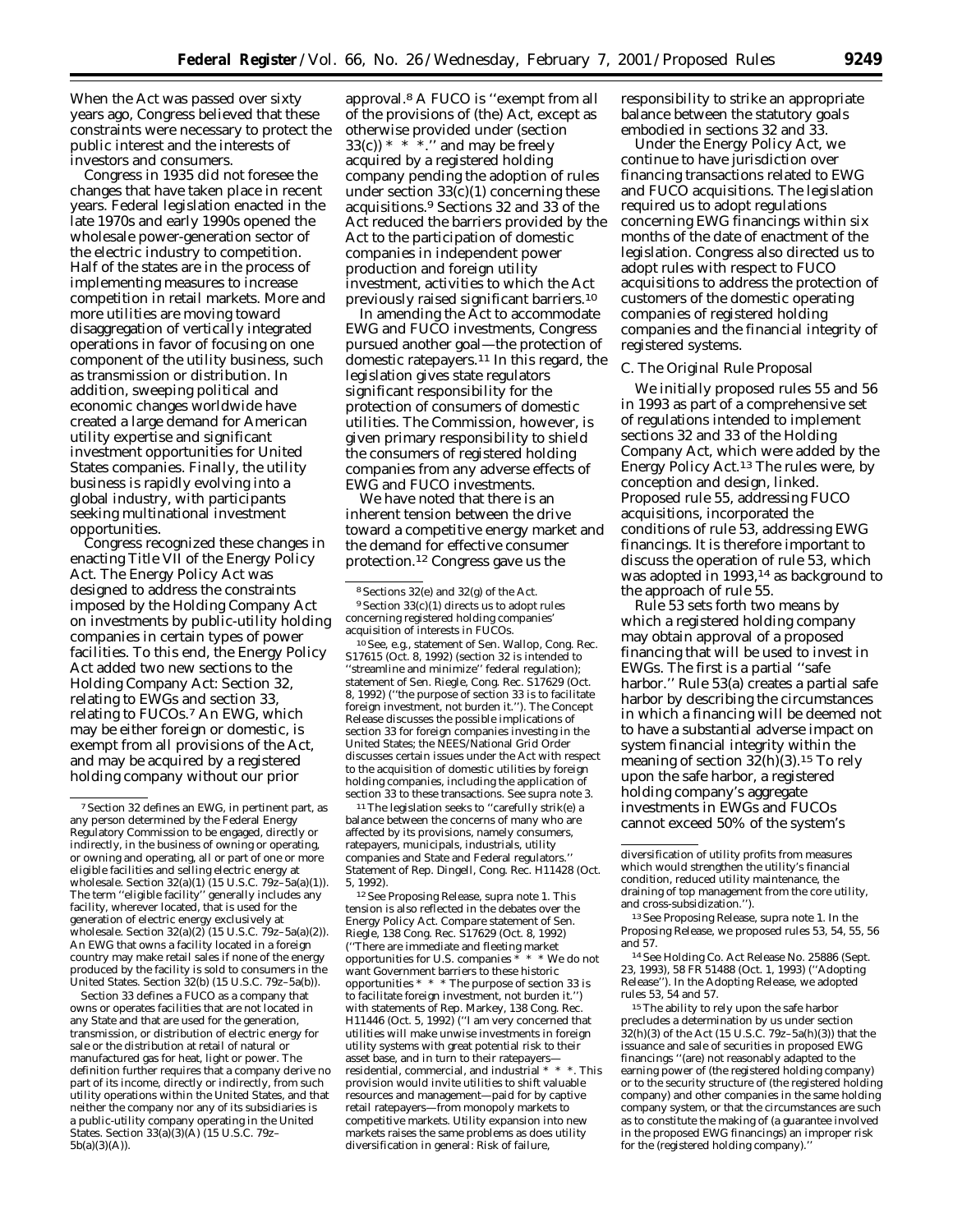consolidated retained earnings (''50% CRE Requirement'').16 In addition, no more than 2% of the system's domestic utility employees can render services to EWGs and FUCOs, and the registered holding company must give us reasonable access to the books and records of these entities, and provide copies of filings under the rule to other interested regulators.

The financing safe harbor is not available if the conditions of rule 53(a) are not satisfied or if certain specified financial events have occurred, such as an event of bankruptcy or other evidence of financial or operating problems.17 To obtain approval in this circumstance, a registered holding company must demonstrate that the proposed financing will not have substantial adverse impact upon system financial integrity and that the transaction will have no adverse impact on any utility subsidiary or its customers, or on the ability of state commissions to protect that subsidiary or customers.18

Proposed rule 55 described the conditions under which a registered holding company could acquire an interest in a FUCO without the need to apply for, or receive, prior approval. Proposed rule 55 incorporated the

''Consolidated retained earnings'' are defined as the average of the consolidated retained earnings of the registered holding company system as reported for the four most recent quarterly periods on the holding company's Form 10–K (17 CFR 249.310) or 10–Q (17 CFR 249.308a) filed under the Securities Exchange Act of 1934.

17Under rule 53(b) (17 CFR 250.53(b)), the safe harbor is unavailable if:

(1) The registered holding company, or any subsidiary company having assets with book value exceeding an amount equal to 10% or more of consolidated retained earnings, has been the subject of a bankruptcy or similar proceeding, unless a plan of reorganization has been confirmed in the proceeding; or

(2) The average consolidated retained earnings for the four most recent quarterly periods have decreased by 10% from the average for the previous four quarterly periods and the aggregate investment in EWGs and foreign utility companies exceeds two percent of total capital invested in utility operations; provided, this restriction will cease to apply once consolidated retained earnings have returned to their pre-loss level; or

(3) In the previous fiscal year, the registered holding company reported operating losses attributable to its direct or indirect investments in EWGs and foreign utility companies, and the losses exceed an amount equal to 5% of consolidated retained earnings.

18*See* rule 53(c) (17 CFR 250.53(c)).

conditions of rule 53. If the conditions were met, a registered holding company could acquire a FUCO without our approval.

Proposed rule 55 proved controversial. We received comments from registered holding companies,19 state and local regulators,<sup>20</sup> and other interested parties, including the National Association of Regulatory Utility Commissioners (''NARUC''), the United States Departments of Energy and State, and several members of Congress.21 The opposing views of the commenters generally reflected the tension in the legislation between the drive toward a competitive energy market and the demand for effective consumer protection.22 On the one hand, regulated companies emphasized the need for flexibility to respond to historic, and fleeting, opportunities available as the utility industry worldwide undergoes a fundamental reorganization. On the other hand, consumer advocates urged caution, voicing concerns about possible detriment to captive utility ratepayers. A number of commenters asserted that the statute requires us to review each FUCO acquisition.23

20Alabama Public Service Commission (''Alabama Commission''); Arkansas Public Service Commission (''Arkansas Commission''); Florida Public Service Commission (''Florida Commission''); Iowa Utilities Board; Council of the City of New Orleans and the Mississippi Public Service Commission (''City of New Orleans''); Pennsylvania Public Service Commission (''Pennsylvania Commission''); and Public Utility Commission of Texas (''Texas Commission'').

21We received comments from Chairman Donald W. Riegle, Jr. of the Senate Committee on Banking, Housing and Urban Affairs, Senator Dale Bumpers, and Chairman Edward J. Markey of the House Subcommittee on Telecommunications and Finance. In addition, we received comments from Baker & Botts, L.L.P.; catalyst Old River Hydroelectric Ltd. Partnership; Dewey Ballantine; Edison Electric Institute (''EEI''); The Electricity Consumers Resource Council, the American Iron and Steel Institute and the Chemical Manufacturers Association (collectively, the ''ECRC''); K&M Engineering & Consulting Corporation; and Morgan Stanley & Co., Inc.

22*See supra* note 11.

 $^{23} \, See$  City of New Orleans at 9 (''Congress \* \* \* intended that all foreign utility company acquisition be routinely subjected to SEC preapproval'').

In his comments, Senator Bumpers also stated that ''Congress did not intend for a safe harbor

Opinion among state regulators was also divided. Some state regulators, such as the Pennsylvania Commission, found the rules as proposed to be adequate.24 Others suggested that they be more restrictive.25

Many commenters suggested that we request further comment upon the rule 55. In light of the comments and upon our own review of the matter, we decided to give additional consideration to the issues raised by proposed rule 55.26

#### *D. Subsequent Developments*

Since the proposal of rule 55 in 1993, we have gained significant experience in addressing FUCO investments. Specifically, as of December 31, 1999, we had authorized six registered holding companies to finance FUCO and EWG acquisitions in an amount equal to 100% of their consolidated retained earnings (''100% Orders'').27 In considering these applications, we have had an opportunity to consider the ways in which registered holding companies go about identifying and making FUCO investments. We also now have the benefit of reviewing the experience that registered holding companies have had with respect to their FUCO investments. Based on this experience, as well as the comments on proposed rule 55 and the

approach to apply to holding company investments in foreign utility companies.'' In support of this assertion, Senator Bumpers explained that when he objected to the inclusion of section 33 in the final bill, proponents of the legislation assured him that ''state utility commissions would be able to provide their comments to the SEC on individual foreign investments proposed by registered holding companies.'' Sen. Bumpers at 1–2.

24 ''Generally, the consumer protection afforded by the [SEC's] proposed rulemaking is adequate and not unduly burdensome. The Pennsylvania Commission has adequate rules to regulate its jurisdictional utilities and, in turn, protect its domestic ratepayers.'' Pennsylvania Commission at 1.

26*See* Adopting Release, *supra* note 14. Unlike section 32, section 33 did not establish a date by which the Commission must promulgate rules regarding FUCOs.

27*See* Southern Co., Holding co. Act Release Nos. 26501 (Apr. 1, 1996) (order) and 26646 (Jan. 15, 1997) (denying request for reconsideration), *aff'd*, Campaign for a Prosperous Georgia v. SEC, 149 F.3d 1282 (11th Cir. 1998); Central and South West Corp., Holding Co. Act Release No. 26653 (Jan. 24, 1997); GPU, Inc., Holding Co. Act Release Nos. 26773 (Nov. 5, 1997) (order) and 26779 (Nov. 17, 1997) (opinion); Cinergy Corp., Holding Co. Act Release no. 26848 (Mar. 23, 1998); American Electric Power Co., Inc., Holding Co. Act Release No. 26864 (Apr. 27, 1998); New Century Energies, Inc., Holding Co. Act Release No. 26982 (Feb. 26, 1999).

<sup>16</sup>Rule 53(a)(1)(i) (17 CFR 250.53(a)(1)(i)) defines ''aggregate investment'' as all amounts invested, or committed to be invested, in EWGs and FUCOs, for which there is recourse, directly or indirectly, to the registered holding company. Among other things, the term includes, but is not limited to, preliminary development expenses that culminate in the acquisition of an EWG or a FUCO, and the fair market value of assets acquired by an EWG or a FUCO from a system company (other than an EWG or a FUCO).

<sup>19</sup>American Electric Power Co., Inc. (''AEP''); Central and South West Corporation (''CSW''); Columbia Gas System, Inc. (''Columbia''); Consolidated Natural Gas co. (''CNG''); Eastern Utilities Associates (''EUA''); Entergy Corporation (''Entergy''); General Public Utilities Corporation (''GPU''); Northeast Utilities (''Northeast''); and The Southern Company (''Southern''). Citations to a particular comment letter will be in the form of [commenting party's abbreviated name] at [page number]. For example, a citation to page 3 of the comment letter of AEP would be ''AEP at 3.'' Comments we received on the Proposing Release may be found in File No. S7–9–93.

<sup>25</sup>The City of New Orleans and the Texas Commission proposed limiting investment in any one foreign country to 10% of consolidated retained earnings, as a measure to diversify risk. City of New Orleans at 24; Texas Commission at 3.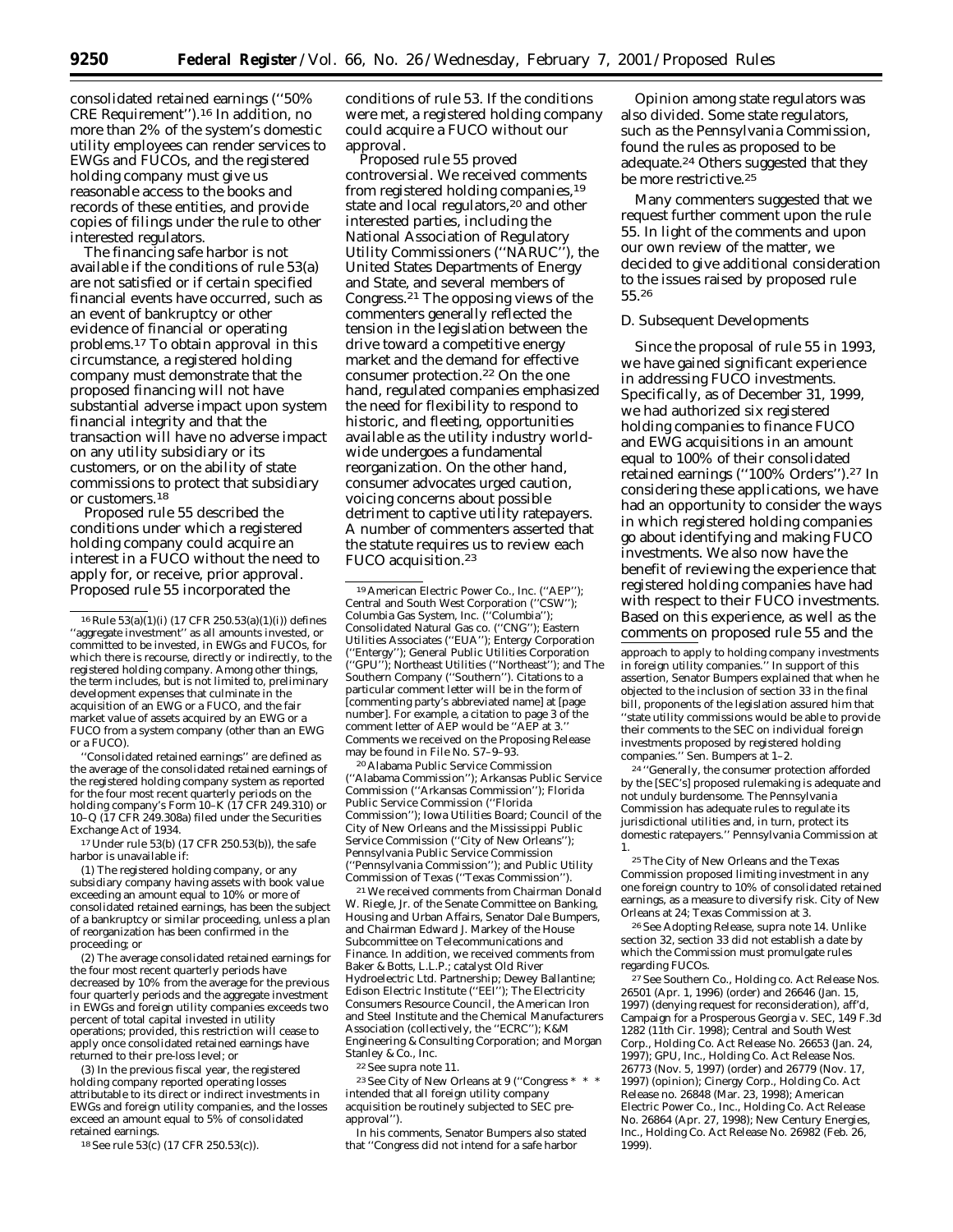Concept Release, we are reproposing the rule.28

# **III. Proposed Rule 55**

# *A. Preliminary Matter: Commission Review of Specific Acquisitions and the Role of State Commissions*

One of the most controversial issues was whether rule 55 should require us to review each FUCO acquisition. On the one hand, several commenters asserted that our rules should require that FUCO investments be approved on a case-by-case basis, either by us or by state regulators.29 On the other hand, many commenters stated that a case-bycase review would be impractical and inconsistent with the statutory purpose to facilitate investments in FUCOs. These commenters expressed concern that requiring case-by-case approval ''would be so complex and timeconsuming that it would render the affected companies unable to react to market conditions in a timely fashion,'' and, as a result, ''these companies would be unable to take advantage of the investment opportunities that Congress, when it adopted the subject of new legislation, meant them to be able to pursue.''30

Having carefully considered the comments, and based on our experience, we continue to believe that a requirement that we approve each individual FUCO acquisition would undercut the purpose of section 33. We believe, however, that rule 55 should incorporate conditions that balance the registered holding companies' need for flexibility and their domestic consumers' need for protection against potential detriment from FUCO investments.

In our 100% Orders, we have focused on the preservation of capital for domestic utility operations, the effect of FUCO investments upon the daily operations of the domestic utility subsidiaries, and the possible effect of these investments upon domestic

30AEP at 6–7; CNG at 2–3; Entergy at 22; GPU at 13; Northeast at 11–12; and the Department of Energy at 13–14.

ratepayers. We have stated that '[a]lthough foreign utility operations raise unique issues for the administration of the Act, we believe that the relevant considerations are generally those identified in section 32(h)(6), relating to the preservation of capital for domestic utility operations, the effect of foreign utility company investments upon the daily operations of the domestic utility subsidiaries, and the possible effect upon domestic ratepayers.'' 31 We have looked at numerous factors, including the holding company's current financial health, the percentage of total capital these securities transactions would amount to, the company's debt/equity ratio, the insulation of its operating subsidiaries from the debt of the holding company, the extent to which the operating companies are dependent on infusions of holding company capital to conduct their operations, and the fact that the state utility commissions with jurisdiction over the operating companies did not object to the financing. Our 100% Orders require the registered holding company to remain in compliance with the requirements of rule 53(a), other than the 50% CRE Requirement, at all times during the period of authorization of the order. The 100% Orders cease, by their terms, to be effective if one of the disqualifying circumstances described in rule 53(b) occurs during the period. The registered holding company also specifically undertakes that it will not seek recovery through higher rates to its utility subsidiaries' customers to compensate it for any possible losses that it may sustain on investments in EWGs and FUCOs or for any inadequate returns on these investments. We believe that it is appropriate to include similar requirements in proposed rule 55.32 The reproposed rule does not, and cannot, provide absolute certainty against any potential detriment from FUCO acquisitions.

In this regard, we have given particular consideration to the urging of NARUC and other commenters that the rule be amended to include a role for state and local regulators. Our practice in granting the 100% Orders has demonstrated that state commissions have played a significant consultative role in matters relating to FUCO

investments. In each of the 100% Orders, the relevant state commissions have provided us with letters stating that the order would not impair the ability of the state commission to regulate the holding company's domestic utilities or protect the utilities' customers. These views have been helpful to our decisions in these matters. We contemplate that state regulators will play a similar role in those instances where rule 55 requires our approval of FUCO acquisitions. We request comment whether this approach strikes the appropriate balance in addressing the competing concerns reflected in section 33.33

#### *B. Conditions of Rule 55*

#### 1. Procedures and Board Review

We have frequently noted that investments in FUCOs pose risks that do not arise in the domestic utility industry. Foreign investment and commercial activities entail countryspecific risks related to political and economic conditions. It is important to a holding company system's financial integrity that these risks be analyzed and addressed in a systematic way.

In commenting on proposed rule 55, the Department of Energy stated that assessment of risk is ''the proper function of utility management, not regulatory agencies. \* \* \* The SEC can provide adequate protection to domestic consumers and investors by establishing the regulations proposed in this rulemaking and by aggressively overseeing transactions and contractual arrangements between registered holding companies and their foreign utility subsidiaries.''34

34 Department of Energy at 13–14. Many of the registered companies agreed. *See* AEP at 6–7 (''although risk does vary from project to project and from country to country, such risks will be reflected in the company's analysis of the pricing and other negotiated terms of the transaction") CNG at 3 (''It can be reasonably assumed that the (registered holding companies) would \* \* \* see to adequate safety in the construction and operations of EWGs and foreign utility companies in which they invest.''); GPU at 13; Northeast at 11-12.

Southern described the factors it assesses prior to investing in a foreign project. These factors include political and financial stability, the compatibility of business practices and customs, legal systems, the availability of political insurance and currency risk Continued

<sup>28</sup>We are also addressing issues raised by significant FUCO ownership by foreign and domestic registered holding companies. *See* section VII, *infra*.

<sup>29</sup>*See supra* note 23. In addition, the ECRC, for example, voiced concern that ''safe harbors will not adequately protect U.S. electricity consumers against the hazards of [registered holding company] investment in foreign utilities and EWGs.'' NARUC suggested that companies seeking to come within a safe harbor should be required to file an application and serve each affected state and local utility commission; any affected state could then file a notice of adverse impact that would make the safe harbor unavailable. The Department of Energy suggested a procedure under which state commissions could file comments with us.

<sup>31</sup>Southern Co., Holding Co. Act Release No. 26501, citing the Proposing Release, *supra* note 1.

<sup>32</sup>We have noted in our 100% Orders that ''(a)s a practical matter, \* \* \* it may not be feasible to insulate the operating companies completely from a potential increase in cost of capital that could result from a major loss in connection with these investments.'' *See, e.g.,* Southern Co., *supra* note 27.

 $33$  Section  $33(c)(1)$ , by its terms, does not contemplate the participation of state ratemaking authorities. Although the legislative history is silent on the point, it seems that Congress may have envisaged, at most, an advisory role for state regulators with respect to FUCO acquisitions and financings for purposes of acquiring interests in FUCOs by registered holding companies. Section 33(c)(1) (15 U.S.C. 79z–5b(c)(1)), for example, expressly requires us to ''reasonably and fully consider'' the recommendation of an interested state commission regarding the registered holding company's relationship to a FUCO.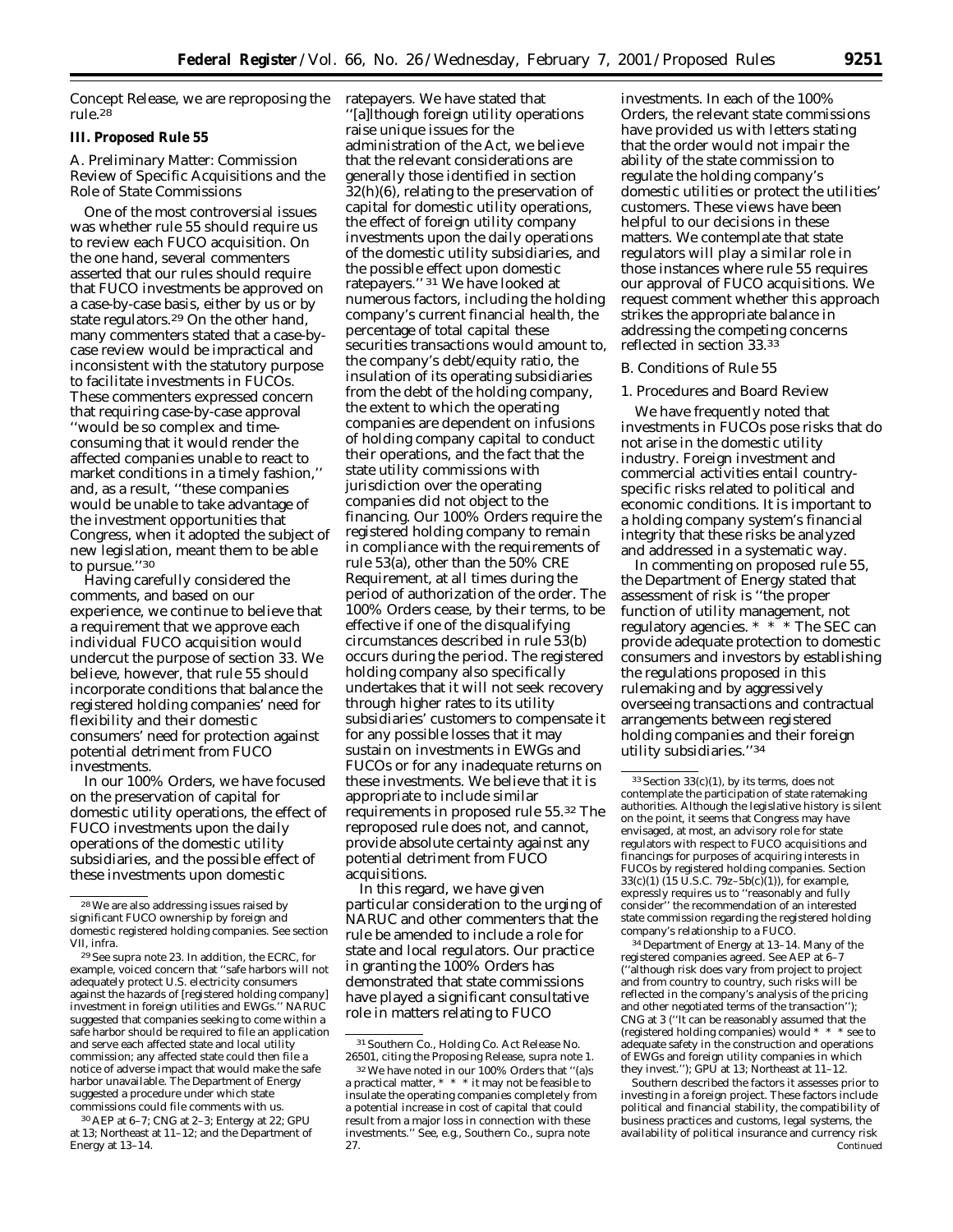This observation is borne out by our experience with the 100% Orders. In requesting 100% Orders, applicants have emphasized the role in FUCO investments of procedures designed to analyze risks. These types of procedures cannot assure that all FUCO investments will be profitable. They are designed to assure that risks are fully analyzed by corporate personnel and their advisers and that appropriate riskmitigation measures are implemented.

The proposed rule therefore incorporates a condition designed to assure that the risks of FUCO investments are thoroughly analyzed and addressed. The board of directors of the registered holding company would be required to adopt procedures designed to analyze the risks of investing in foreign jurisdictions. These risks include developing, constructing and operating utility facilities abroad and the related political, legal and financial, and foreign currency risks.

While the proposed rule identifies certain risks that should be addressed, the list is not intended to be exhaustive. Nor does the rule mandate specific procedures. A number of commenters emphasized the difficulty of developing uniform standards to address such diverse and complex issues as sovereign risk, currency fluctuation, repatriation of earnings, political stability, potential tort liability and adequacy of local safety standards and regulatory oversight. Holding companies would be expected to develop procedures based on the particular circumstances of the holding company and the anticipated investments.

The proposed rule also requires that specific FUCO acquisitions be approved by the holding company's board of directors. The board's approval would be based upon, among other things, findings that the FUCO investment procedures have been complied with; that measures have been, or will be, taken to mitigate the risks that the FUCO acquisition presents to the holding company and its associate companies; and that the FUCO acquisition and any related financing have been structured such that ratepayers of the holding company's associate companies are adequately insulated from any adverse effects of the FUCO investment.35

Copies of the procedures, the board resolutions, and any documents that serve as a basis for the board findings would be required to be preserved in the holding company's books and records. This will enable our inspection staff to determine whether appropriate procedures have been effectively implemented.

We request comment on the proposed approach. Should the rule require boards of directors to make additional findings concerning specific issues? Should the rule require certain legal and other expert opinions to serve as the basis of the findings? Should the rule specify additional procedures?

2. Personnel Devoted to FUCOs and EWGs

Proposed rule 55 also provides that no more than 2% of the system's domestic utility employees can render services to EWGs and FUCOs.36 Rule 53 contains the same requirement. We believe that this provision offers a further safeguard for the utility operations of the registered system.37 Diversion of expertise from the system's core business is a basic concern of the Act.38 This same concern reappears in the legislative history of the Energy Policy Act.39

3. Commission Review of Certain Investments

It may be appropriate for us to review FUCO acquisitions if the holding company's investments in FUCOs exceed certain levels or if the holding company has experienced recent financial weakness. In these circumstances, the proposed rule requires the holding company to demonstrate that the acquisition will not have a substantial adverse impact upon system financial integrity or upon any system utility, its customers, or the State commission's ability to protect the utility or its customers. We believe that the approach of rule 53(c), which defines the circumstances where rule 53's safe harbor is not available, are also appropriate to define the circumstances

37 ''The SEC has appropriate discretion in considering the issues and promulgating the regulations to take the steps reasonably necessary to protect operating companies and their customers.'' Statement of Sen. Wallop, 138 Cong. Rec. S17615 (Oct. 8, 1992).

38*See* section 1(b)(2) (15 U.S.C. 79a(b)(2)).

39*See, e.g.,* Statement of Rep. Markey, 138 Cong. Rec. H11446 (Oct. 5, 1992).

under which our review of a transaction is appropriate.

The proposed rule would require our review when:

• The registered holding company's investment in FUCOs and EWGs exceeds 50% of consolidated retained earnings (or such greater amount as may be authorized by Commission order); 40

• The registered holding company or certain of its subsidiaries (''Significant Subsidiaries'') has been the subject of a bankruptcy or similar proceeding, unless a plan of reorganization has been confirmed in the proceeding; 41

• The average consolidated retained earnings for the four most recent quarterly periods have decreased by 10% from the average for the previous four quarterly periods and the aggregate investment in EWGs and FUCOs exceeds two percent of total capital invested in utility operations; or

• In its previous fiscal year, the registered holding company reported operating losses attributable to its direct or indirect investments in EWGs and FUCOs, and these losses exceed an amount equal to 5% of consolidated retained earnings.

We are also proposing two additional circumstances that would trigger the transaction review requirement:

• The holding company has sought recovery of losses or inadequate returns on FUCO investments through higher rates to retail ratepayers.

In the 100% Orders, holding companies have always undertaken that they would not seek to recover losses from ratepayers. In order to provide greater assurance that losses, if any, are not passed on to ratepayers, we are proposing to amend Item 9 of Form U5S, the form for annual reports that registered holding companies are required to file under section 5(c) of the Act, to require disclosure of whether any rate increases to retail customers have been obtained in order to recover these losses.42

If, during the preceding three years, the holding company has responded to this item in the affirmative, the proposed rule would require our approval of additional acquisitions.

• The securities of any Significant Subsidiary that is a public-utility company were rated less than

protection, as well as an evaluation of risk balanced against projected returns. Southern at 15–16.

<sup>35</sup> In the applications relating to the 100% Orders, registered holding companies have suggested that they take a number of measures to meet these objectives. For example, applicants have represented that they seek local partners (including government agencies) or obtain ''political risk'' insurance to reduce the risks of expropriation,

reduce construction risks through performance guarantees, and seek financing that is non-recourse to the holding company. The registered holding companies have also represented that they take a number of measures to address foreign currency risks.

<sup>36</sup>Proposed rule 55(a)(3).

<sup>40</sup> If, for example, a holding company has received a 100% Order, the percentage would be 100%.

<sup>41</sup>At the time of the filing of the bankruptcy petition, the subsidiary must have had assets with a book value exceeding an amount equal to 10% or more of the holding company's consolidated retained earnings. *See* rule 55(b)(1)(i).

<sup>42</sup> 15 U.S.C. 79e(c). Item 9 of Form U5S requires the reporting of information concerning EWGs and FUCOs.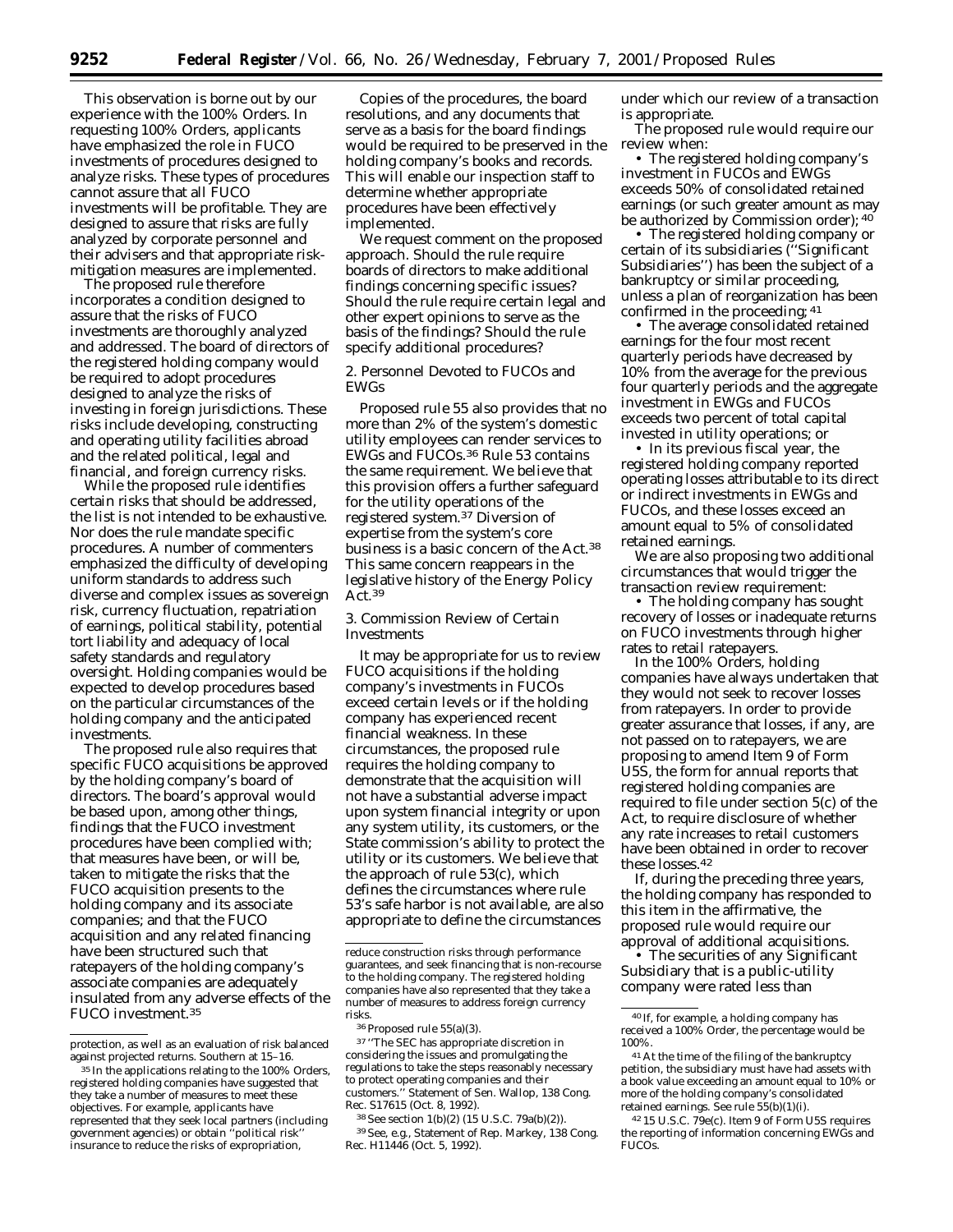investment grade by a nationally recognized statistical rating organization.

This provision is designed to afford an additional protection for domestic ratepayers. The rating of the debt securities of a public-utility subsidiary has a direct effect on its cost of funds and its rates. A rating of less than investment grade suggests that we should review FUCO acquisitions to assure that they will not have an adverse impact on the financial integrity of the holding company system, which could, in turn, lead to further rate increases. This approach will also afford state regulators an opportunity to present their views concerning the effects of FUCOs on rates.

As is the case with our 100% Orders, our approval of each acquisition may not be necessary. In many circumstances, the requested authorization may reflect the ''budget method'' of our 100% Orders—that is, authorization to invest a specified amount in FUCOs. Individual review may be appropriate, for example, when a Significant Subsidiary of the holding company has experienced significant financial difficulty.

We request comment on the proposed Commission review requirement. Should any other events trigger the requirement that we review FUCO acquisitions? Should other measures be used, such as the relation of FUCO investments to consolidated capitalization, consolidated assets, or net utility plant? Should the conditions be more restrictive? Should FUCO investments be required to be insured against political and exchange risks? 43

4. Books and Records and Reporting Requirements

Proposed rule 55 requires a company that is relying on the rule to maintain books and records with respect to the FUCO investment.44 The proposed rule also requires that certain information be provided to retail rate regulators. Specifically, a registered holding company that makes a FUCO investment must, within ten days of the investment, file a statement on Form U–57 with us and provide a copy to every regulator having jurisdiction over the rates of any system utility. The registered holding company must also

provide to the regulators other filings by the holding company related to its FUCOs. These filings are related to the financing of the FUCO acquisition and certain contractual relationships between the FUCO and the holding company, its affiliates or associate companies.

The access to information made possible by the books and records provisions and the reporting requirements under rule 55(d) should help retail ratemakers to shield consumers from the costs that may be associated with investment in FUCOs.45 Under proposed rule 87, discussed below, our prior approval would be necessary for intrasystem service, sale and construction arrangements involving FUCOs,46 and financing transactions and other relationships incidental to the acquisition remain subject to the Act.<sup>47</sup> These measures should help to ensure ''the protection of the customers of a public utility company which is an associate company of a FUCO and the maintenance of the financial integrity of the registered holding company system.'' 48

We request comment whether these provisions (or the related provisions in rule 53) should be modified in any respect. For example, should the rule permit the FUCO to keep its books and records in conformity with local accounting conventions (rather than U.S. generally accepted accounting principles, as required by certain provisions of rule 53) if the local accounting system permits us to determine whether transactions between the FUCO and the other companies in the holding company system comply with the Act's standards?

46*See* Intrasystem Service, Sales and Construction Contracts Involving Exempt Wholesale Generators and Foreign Utility Companies, Holding Co. Act Release No. 25887 (Sept. 23, 1993), 58 FR 51508 (Oct. 1, 1993), RIN 3235–AF87, File No. S7–28–93 (''Rule 87 Proposing Release''). We proposed, and today are reproposing, a clarifying amendment to rule 87. The rule currently allows subsidiary companies of a registered holding company to enter into certain intrasystem agreements without the need to apply for or receive our prior approval. The proposed amendment would make clear that our approval, by order upon application, is required for intrasystem service, sales and construction agreements involving an EWG or FUCO, and another subsidiary company in the registered system, other than an EWG or FUCO.

# *C. Comments Received in Response to the Concept Release*

We received comments from a wide range of commenters in response to the Concept Release.49 While none of the commenters discussed rule 55 specifically, several commented on the operation of rule 53 and the importance of providing safeguards to limit the possibility that FUCO investments would have an adverse effect on domestic utilities, particularly the FUCO investments of *foreign* registered holding companies. One commenter suggested that the Commission should establish standards for the type of businesses in which a FUCO could engage. Several industry commenters suggested that the safe harbor approach should be modified to focus on the financial condition of the holding company, including its credit ratings, rather than the relationship of the FUCO investments to consolidated retained earnings.<sup>50</sup>

We believe that the suggested approach is not warranted at this time. The current approach does not establish an irrebuttable presumption concerning the appropriate ratio of FUCO investments to retained earnings; rather, it establishes a point at which the Commission can review the level of investment and, with input from state regulators, determine whether it is likely to have an adverse effect on the holding company and its public utility subsidiaries. Rule 55 would apply equally to foreign and domestic registered holding companies.

Several commenters addressed the question of whether the existing FUCO investments of foreign registered holding companies should be automatically ''grandfathered'' for purposes of rule 53.51 Most of these commenters suggested that grandfathering should not be automatic; rather, they urged the Commission to subject these investments to the type of review required by rule 53(c). This is the approach that we took in the NEES/

50NEES and National Grid place particular emphasis on this approach. *See* Joint Response of The National Grid Group plc and New England Electric System to the Concept Release on Registered Public Utility Holding Companies and Internationalization in File No. S7–30–99.

<sup>43</sup> Department of State at 1–2.

<sup>44</sup>The books and records required to be kept are those required by rule 53. A registered holding company must maintain books and records to identify investments in, and earnings from, any FUCO in which it directly or indirectly holds an interest. Rule 53 also addresses the books and records that must be kept with respect to partially owned FUCOs.

<sup>45</sup>*See* Section 18 of the Act [15 U.S.C. 79r] (authorizing the Commission ''upon its own motion *or at the request of a state commission*'' to inquire into the business of any registered holding company or subsidiary) (emphasis added).

<sup>47</sup>*See* section 33(c)(2) of the Act (15 U.S.C. 79z– 5b(c)(2)).

<sup>48</sup>Section 33(c)(1) of the Act (15 U.S.C. 79z– 5b(c)(1)).

<sup>49</sup>We received letters from 30 commenters, including state officials and regulators, the U.S. Department of State, foreign and domestic holding companies, consumer, trade and business associations and individuals. These letters may be found in File No. S7–30–99.

<sup>51</sup> ''Grandfathering'' excludes FUCO investments a holding company has made prior to the time it registers under the Act from the 50% CRE Requirement of rule 53. Only investments made after registration would be subject to the percentage limitation. *See supra* note 16 and accompanying text.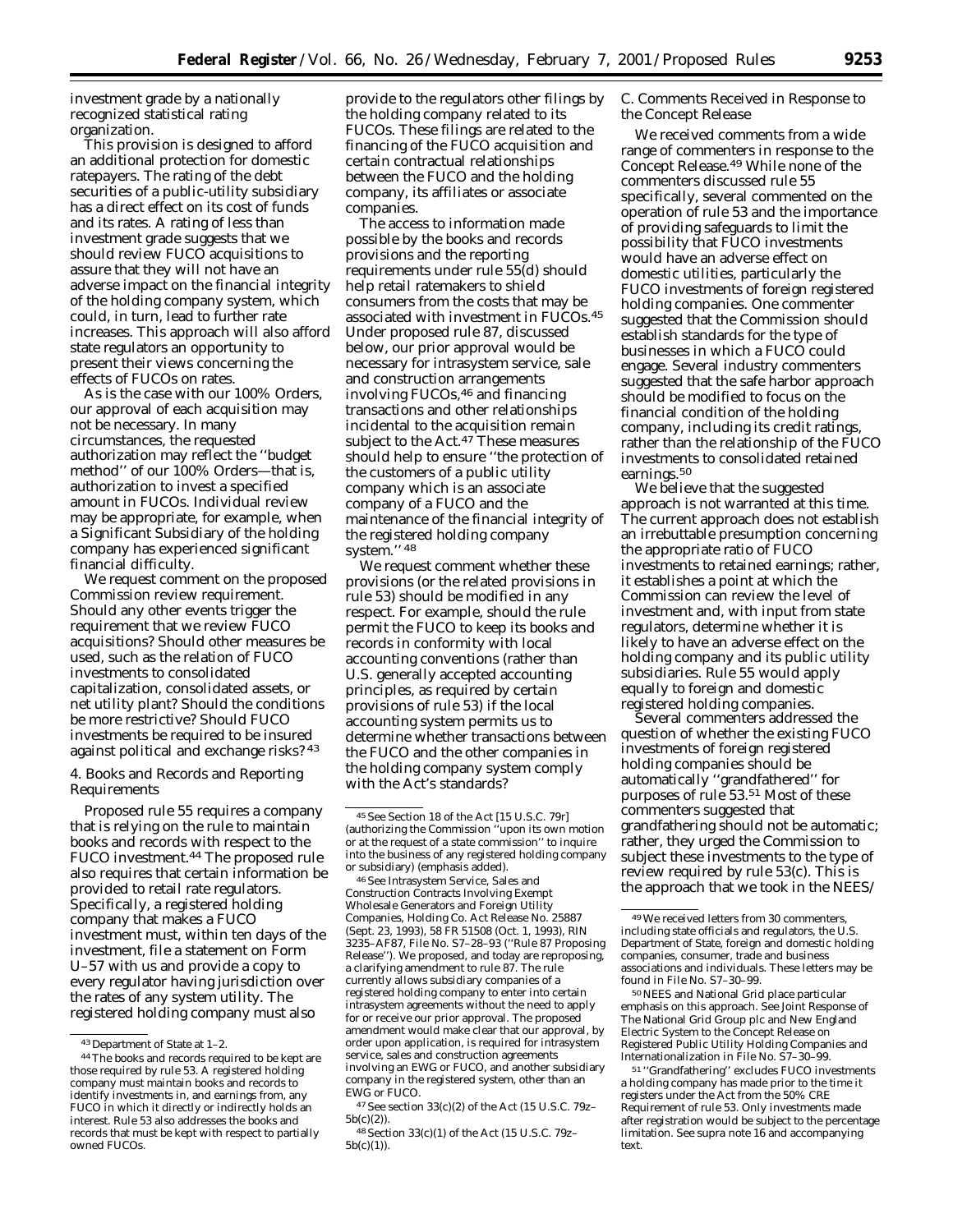National Grid Order and which is reflected in reproposed rule 55.

# **IV. Proposed Rule 56**

We are also reproposing rule 56. Proposed rule 56 clarifies the status of subsidiary companies of registered holding companies formed to hold interests in FUCOs. Under the rule, a company engaged directly or indirectly, and exclusively, in the business of owning or operating, or both owning or operating, all or part of one or more FUCOs would be deemed a FUCO for purposes of the Act, and a registered holding company could acquire such a company on the same terms and conditions that it could acquire the underlying FUCO.

Proposed rule 56 should not result in additional risk to consumers. To the contrary, intermediate companies permitted by the proposed rule may isolate risks that might be associated with the new ventures and secure, where possible, additional tax benefits. The statute provides a similar exemption for intermediate companies formed to hold interests in EWGs.<sup>52</sup>

#### **V. Proposed Amendment to Rule 87**

Rule 87 addresses the circumstances in which a subsidiary company of a registered holding company may perform services or construction for, or sell goods to, an associate company without the need to apply for or receive our prior approval. Among other things, the rule allows a subsidiary utility company to render incidental services to an associate company, and any subsidiary company to ''perform services or construction for, or sell goods to'' an associate nonutility company.

In 1993, we proposed an amendment to rule 87 that was designed to make it clear that Commission approval is required for intrasystem agreements involving EWGs and FUCOs.53 The proposed amendment would also have required registered holding companies to furnish state and federal regulators copies of applications under rule 87 and certificates under rule 24.54 We noted in the Rule 87 Proposing Release that the

amendment would allow us to monitor services to EWGs and FUCOs to prevent the diversion of management and goods to these companies by other system companies, and would ensure that system companies are fairly reimbursed for the use of their employees' time or for the provision of goods.55

Comments on the proposed rule were mixed.56 Holding companies that commented on the proposed rule generally suggested that it would impose unnecessary administrative burdens.57 They also asserted that rule 53, which allows no more than 2% of a holding company system's domestic utility personnel to render services to affiliated FUCOs and EWGs, and section 13(b) of the Act, requiring services to be provided at cost, protected the interests of the holding company's domestic utilities.58 Two holding companies suggested that the scope of the rule amendment be narrowed to address only transactions with domestic public utilities.59

State regulators and consumer groups supported the proposal but believed that it was too narrow. They suggested that the Commission establish ''clear pricing standards'' for affiliate transactions that would protect ratepayers. Generally, they suggested that if the value of the services provided to a FUCO or EWG exceeded their cost, the utility should be required to charge the market value; if the utility was the purchaser of the services, the price should be the lower of market value or cost.

Since the proposal of the amendments to rule 87, registered holding companies have generally sought our approval of intrasystem agreements involving EWGs

56Comments on the proposed amendment to rule 87 may be found in File No. S7–28–93.

60 Joint comments by the City of New Orleans, the Arkansas Commission and the Mississippi Commission; joint comments by NARUC, Consumer Federation of America and Environmental Action; and the Ohio Office of the Consumer's Counsel.

and FUCOs.61 In addition, our staff has found, in its examinations of holding company systems, that transactions between service companies and FUCOs have adhered to the Act's standards.

While this experience suggests that the amendment may be unnecessary, we are nevertheless reproposing it in view of the comments of state regulators and consumer groups. These commenters suggested that they would benefit from receiving applications related to these transactions, as well as the filings under rule 24.

We are not proposing to incorporate substantive standards for transactions between FUCOs or EWGs and system utilities into the rule. We continue to believe that variations from the ''at cost'' standards of section 13(b) are best addressed on a case-by-case basis. We note that we have recently granted an exemption from the ''at cost'' standard for certain types of transactions with FUCOs.62 We will continue to be flexible in addressing such requests particularly where they are supported by state regulators and are designed to assure that captive ratepayers do not subsidize FUCO investments.

#### **VI. Proposed Amendment to Form U–57**

In the Proposing Release, we requested comment on a new form (Form U–57), which we adopted in the Adopting Release. Form U–57 is currently used by companies claiming FUCO status. We now propose amending Form U–57 so that it may be used by both companies claiming FUCO status as well as registered holding companies reporting the acquisition of a FUCO under rule 55. The FUCO and the holding company could file a single form, thus avoiding duplicative filings.

Form U–57, as proposed to be amended, contains four items.

• Item 1 requires a description of each FUCO acquired, its location and business address, and the facilities used for the generation, transmission and distribution of electric energy for sale or for the distribution at retail of natural or manufactured gas. It further requires identification of each system company that holds an interest in the FUCO and,

62*See* Energy Corp., Holding Company Act Release Nos. 27040 and 27039 (Jun. 22, 1999).

<sup>52</sup>*See* section 32(a)(1) of the Act (15 U.S.C. 79z– 5a(a)(1)), which defines EWG to include an intermediate subsidiary that is engaged exclusively in the business of owning or operating, or both owning and operating, all or part of one or more eligible facilities.

<sup>53</sup>*See* Rule 87 Proposing Release, *supra* note 46. 54Filings under rule 24 are normally made within ten days of the consummation of a transaction, but may be made quarterly, semiannually or annually, as specified by the relevant order. We noted that the filing of certificates would inform the regulators of services rendered to EWGs and FUCOs and would facilitate audits of system companies. *Id.*

<sup>55</sup> *Id.* We also noted an earlier proposed amendment to rule 83 (17 CFR 250.83). *See* Holding Co. Act Release No. 25668 (Nov. 3, 1992), 57 FR 54025 (Nov. 16, 1992). The proposed amendment to rule 83 would have allowed subsidiaries of registered holding companies to provide services for certain foreign associate companies without the need for prior approval under section 13(b), so long as the consideration to be paid by the foreign associate company is not less than the cost of the service, sales or construction to the subsidiary company rendering such services. The requirement that services be provided at not less than cost was intended to prevent the subsidization of foreign activities by domestic system companies. We asked commenters to consider the proposed amendment to rule 83 in their comments on rule 87. *See* Rule 87 Proposing Release, *supra* note 46, at note 3.

<sup>57</sup>Allegheny Power System; AEP; Columbia; CNG; and GPU. 58 *Id.*

<sup>59</sup>Northeast; Southern.

<sup>61</sup>*See, e.g.,* Southern Co., Holding Company Act Release No. 26212 (Dec. 30, 1994); Entergy Corp., Holding Company Act Release No. 26322 (Jun. 30, 1995); National Fuel Gas Co., Holding Company Act Release No. 26847 (Mar. 20, 1998); Central and South West Corp., Holding Company Act Release No. 26887 (Jun. 19, 1998); American Electric Power Co., Inc., Holding Company Act Release No. 26962 (Dec. 30, 1998); Cinergy Corp., Holding Company Act Release No. 26984 (Mar. 1, 1999); Cinerg Corp., Holding Company Act Release No. 27016 (May 4, 1999); Entergy Corp., Holding Company Act Release No. 27039 (Jun. 22, 1999).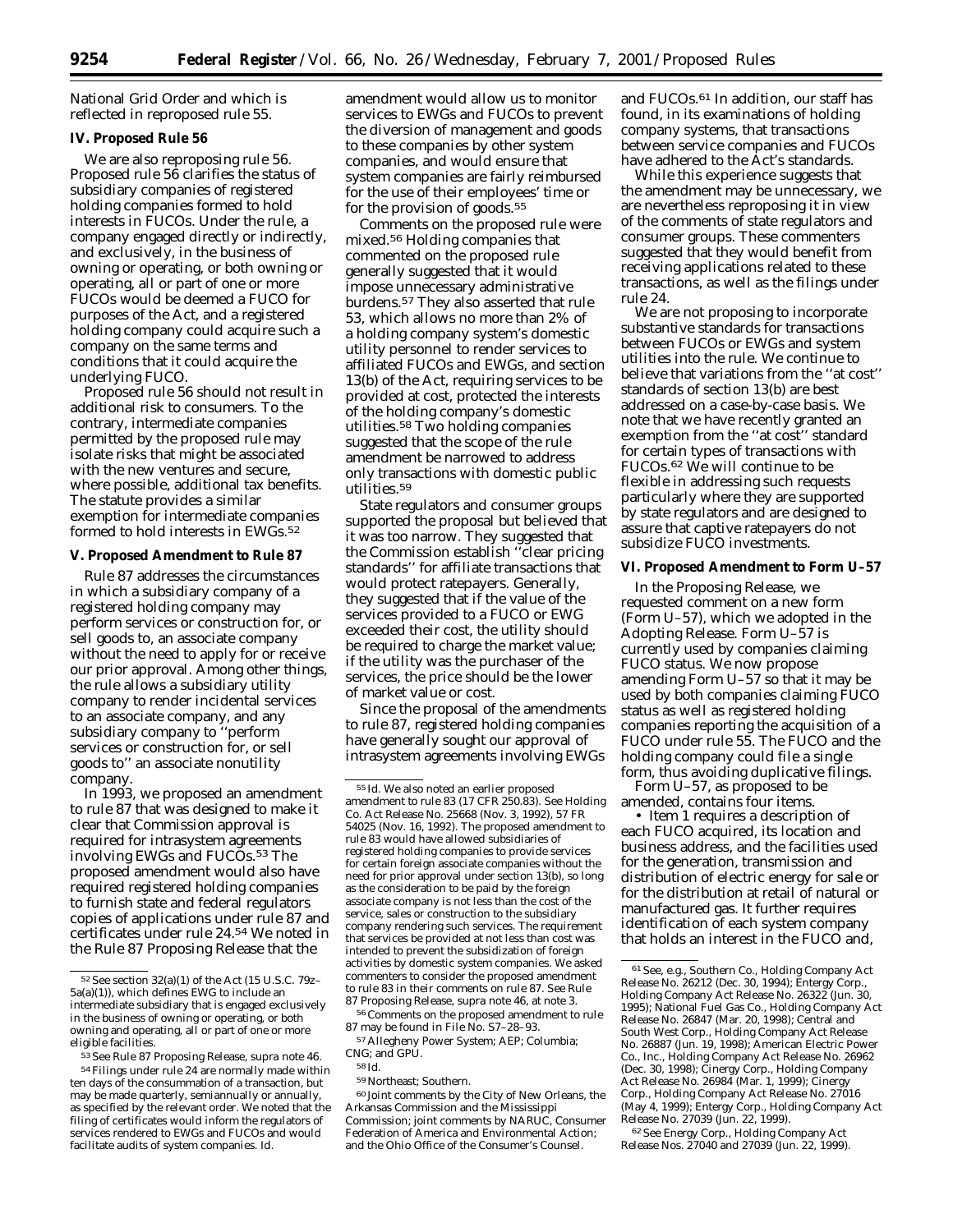to the extent known, each person that holds five percent or more of any class of voting securities of the FUCO.

• Item 2 requires a statement of the purchase price paid for the FUCO; the type and amount of capital invested, directly or indirectly, in the FUCO; any debt or other financial obligation for which there is recourse to a system company (other than an EWG or FUCO); and any direct or indirect guarantee of a security of the FUCO.

• Item 3 requires the identification of each domestic associate public-utility company and, if applicable, its holding company.

• Item 4 requires the identification of the location of the books and records required by rule 53 and provides that a registered holding company, by filing the form, undertakes that it will provide us or our representatives with access to these books and records in the United States, at a location that we may reasonably request.

The amended form should provide us and state and local regulators with timely notice of all FUCO acquisitions made in reliance on rule 55 and much of the same information, on a transactional basis, that registered holding companies are required to provide us on a cumulative yearly basis in Item 9 of Form U5S. Access to information concerning these investments as they are made will enhance our ability, as well as the ability of the state commissions, to monitor, regulate, and in the case of state regulators, provide us comments and recommendations concerning the foreign utility activities of registered holding companies.

#### **VII. General Request for Comment and Request for Additional Comment**

The Commission requests comment on the new rules, rule amendment, and form amendments proposed in this release, suggestions for additional provisions or changes to existing rules or forms, and comments on other matters that might have an effect on the proposals contained in this release. We also request information regarding the potential effect of the proposals on the U.S. economy on an annual basis. Commenters are requested to provide empirical data to support their views.

We are also seeking additional comment on the advisability of possible limitations upon the ability of a holding company to qualify its foreign operations as a FUCO. In the NEES/ National Grid Order, we determined that it was appropriate for a U.K. publicutility holding company to qualify its foreign businesses as a FUCO. This status allowed the U.K. holding

company to acquire a U.S. registered holding company without regard to the integration provisions of the Act. We determined that treating the foreign businesses as a FUCO would not undermine the policies of the Act or be detrimental to the protected interests. We also noted in the NEES/National Grid Order that, in addition to its foreign utility operations, National Grid holds various nonutility businesses of a type that we or Congress has found to satisfy the standards of section  $11(b)(1)$ of the Act.

Since the date of the NEES/National Grid Order, various foreign holding companies have sought the advice of our staff concerning the qualification of their existing businesses as a FUCO for purposes of making a U.S. utility acquisition. Some of these holding companies have been agencies of foreign sovereign states; others have been foreign conglomerates. We are seeking public comment about whether the foreign business activities of these holding companies and their ownership and corporate structure could pose risks to the protected interests under the Act. Should certain circumstances or business activities or the scope and size of those activities preclude a claim of FUCO status? What standards should we adopt to reflect the considerations involved when an acquiror is controlled by a foreign sovereign, is highly diversified and/or engages in diversified activities that are significantly larger than the utility operations? We note that these standards may be as appropriate for a domestic holding company as for a foreign one.

# **VIII. Regulatory Flexibility Act Certification**

The proposed rules and amendments will not affect any small entities as defined in rule 110. Pursuant to section 605(b) of the Regulatory Flexibility Act (5 U.S.C. 605(b)), our Chairman has certified that the proposed rules and amendments will not, if adopted, have a significant economic impact on a substantial number of small entities. A copy of this certification is attached as Appendix A. We encourage written comments on the certification. Commenters are asked to describe the nature of any impact on small entities and provide empirical data to support the extent of the impact.

#### **IX. Cost-Benefit Analysis**

#### *Benefits*

*Proposed Rule 55; Proposed Amendments to Forms U–57 and U5S.* As discussed in section II.B. above, Congress directed us to adopt rules with respect to FUCO acquisitions to address the protection of customers of the domestic operating companies of registered holding companies and the financial integrity of registered systems. We are reproposing rules 55 and 56 under this directive.

Rule 55 will benefit investors and ratepayers of registered holding companies by ensuring that FUCO investments are undertaken with requisite prudence, while relieving companies of the burden of seeking a Commission order to make FUCO investments when proper safeguards are in place. The benefits afforded by the rule are not possible to quantify. The reporting of all FUCO investments is required by the rule; however, registered holding companies meeting rule 55(a)'s requirements with respect to their acquisitions of FUCOs will be granted a complete safe harbor from Commission review, thus obviating the need to file a Form U–1 (17 CFR 259.101) in connection with the acquisition and the costs associated with the filing.

Further, we believe that rule 55, as well as rule 56, discussed below, will benefit registered holding companies by placing them on more equal footing with other entities (*e.g.,* utilities and utility holding companies not subject to the Holding Company Act) that make investments in foreign energy projects. By giving them the ability to make these investments without our prior review or approval under certain circumstances, and by facilitating their use of intermediate subsidiaries to make these investments, the proposed rules will provide registered holding companies with greater flexibility and fewer administrative burdens.

The proposed amendment to Form U5S requires that registered holding companies report, in response to Item 9 of the form,63 when rate increases for retail customers have been obtained in order to recover losses or inadequate returns on FUCO investments. Likewise, the proposed amendment to Form U–57, which designates the form as the means of reporting all FUCO investments under proposed rule 55(d), requires disclosure to regulators and the public regarding the nature of specific overseas investments. In conjunction with the reporting and dissemination requirements of proposed rule 55(d), the proposed form amendments will assist state and federal regulators in protecting ratepayers by notifying regulators soon

after a holding company makes a FUCO investment and by alerting them to any adverse impact of FUCO investments on

<sup>63</sup> Item 9 of Form U5S requires the reporting of information concerning EWGs and FUCOs.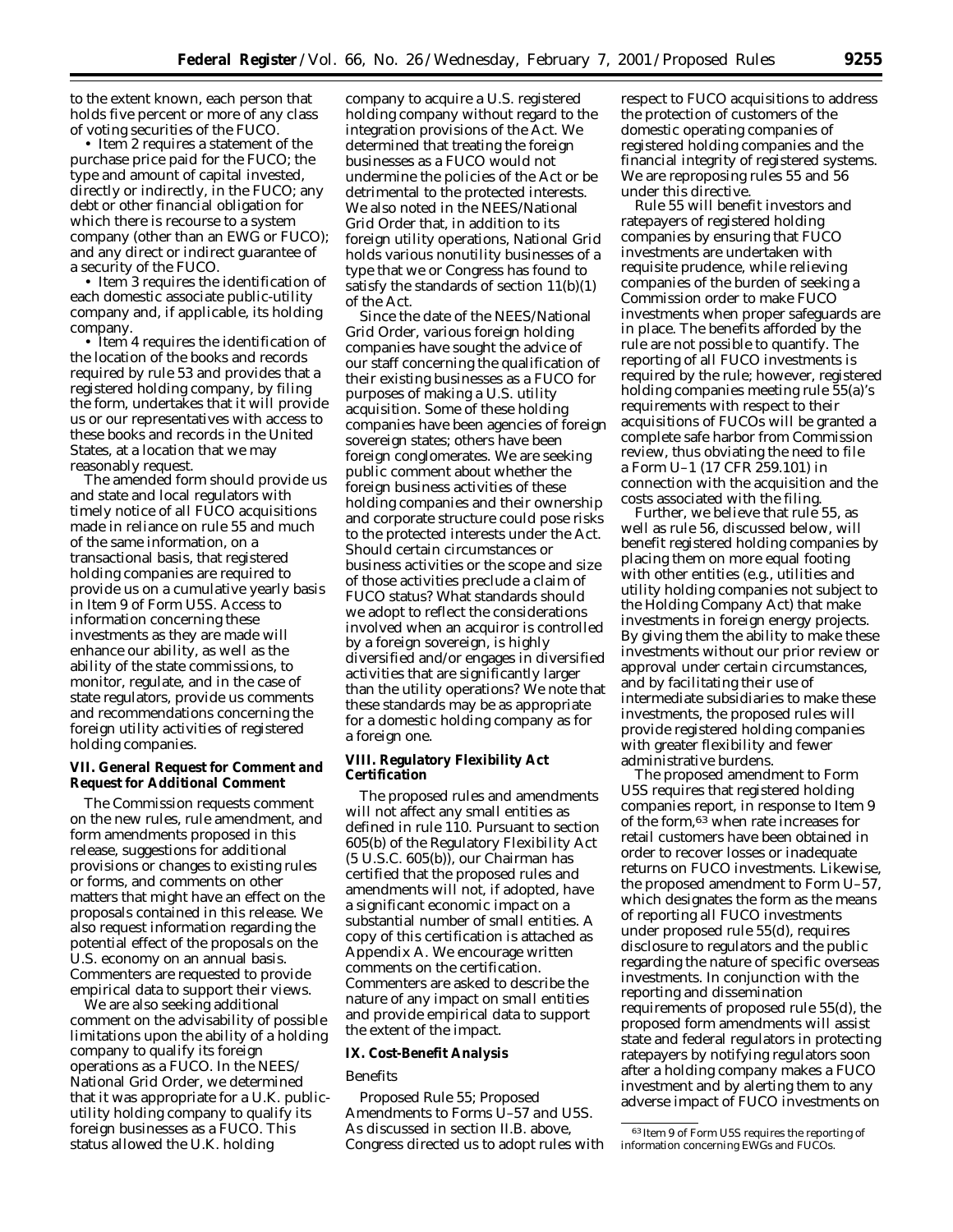domestic rates. This will allow state regulators to consider whether any remedial action is necessary to address this impact.

The recordkeeping and reporting requirements of the rule will give the Commission and other interested regulators the ability to better monitor, regulate and provide comments and recommendations concerning the FUCO activities of registered holding companies. This will further the goals of the Energy Policy Act by helping regulators to protect domestic ratepayers from the risks associated with these activities.64

*Proposed Rule 56.* Proposed rule 56, which clarifies the status of certain system companies that hold interests in EWGs and FUCOs, benefits those registered holding companies that structure their ownership of FUCOs through an intermediate entity. Without this rule, an acquisition which would be exempt from Commission approval under rule 55, for example, could nevertheless require an application and Commission approval as to the creation and acquisition of the intermediate company, and that company's acquisition of the FUCO interest. This rule eliminates the need for such a filing, and thus creates savings similar to those provided by rule 55(a). As discussed in section IV above, proposed rule 56 may isolate certain risks associated with foreign ventures, but should not result in additional risk to consumers.

*Proposed Amendment to Rule 87.* The proposed amendment to rule 87 will allow the Commission to monitor services to EWGs and FUCOs to help us prevent the diversion of management and goods to these companies by other system companies. The ability of the Commission to prevent transactions which could have a detrimental effect on the system's operating utilities will benefit domestic ratepayers in ways that are not possible to quantify.65 The filing of certificates pursuant to rule 24 will inform the Commission of services rendered to EWGs and FUCOs and facilitate audits of system companies.<sup>66</sup> State and federal regulators will obtain such information through the requirement that registered holding companies furnish them copies of

applications under rule 87 and certificates pursuant to rule 24. Finally, prior Commission approval will ensure that system companies are fairly reimbursed for the use of their employees' time or for the provision of goods.

#### *Costs*

*Proposed Rule 55; Proposed Amendments to Forms U–57 and U5S.* Rule 55, and the related amendments to Forms U–57 and U5S, will impose certain costs on registered holding companies. We believe that the procedures to be followed in rule 55(a) and rule 55(b) are similar to those used by any prudent corporation, utilizing existing personnel and in consultation with outside professionals, in determining whether to make any significant investment in a foreign venture.67 Based on our experience in reviewing and granting the 100% Orders, we believe that each of the six holding companies with a 100% Order has already implemented FUCO investment procedures consistent with the proposed rule, or can comply with the rule's risk-assessment and review requirements with only minimal additional expenditures. The other five registered holding companies with FUCO investments as of December 31, 1998, may also utilize similar procedures.68 Therefore, we believe that rule 55(a) and (b) should not result in significant additional costs for a holding company to make a FUCO investment; rather, these provisions would incorporate common business practice in a Commission rule. Nevertheless, we are providing cost estimates based on the assumption that registered holding companies would be required to implement various procedures as a result of the proposed rule.

Proposed rule 55 prescribes the conditions under which a registered holding company can invest in a FUCO. If the company complies with all applicable provisions of the rule, it may make the investment without the need to apply for or receive our approval.

Paragraphs (a), (c) and (d) of the rule apply to all FUCO investments. Paragraph (b) applies to all FUCO investments not covered by an effective Commission order.69 Assuming paragraph (b) is applicable, use of the rule's safe harbor provision will cause registered holding companies to incur costs related to the following:

• Adopting risk-assessment methodologies that address the risks of FUCO investments (rule 55(a)(1));

• Receiving formal approval of each FUCO investment by the company's board of directors based on certain findings (rule  $55(a)(2)$ );

• Monitoring services to FUCOs by utility personnel and service company personnel (rule 55(a)(3));

• Verifying that certain adverse events have not occurred (rule  $55(b)(1)$ );

• Maintaining books and records concerning FUCO investments as required by rule 53 and in the manner required by rule 53 (rule 55(c));

• Preparing and promptly filing reports of FUCO investments with the Commission and other interested regulatory authorities (rule 55(d)).

We estimate that a registered holding company will incur an annual cost of approximately \$200,000 in connection with establishing and updating riskassessment methodologies consistent with rule 55(a)(1). In addition, we estimate that a registered holding company will incur an average cost of approximately \$50,000 each year in connection with implementing these methodologies under rule 55(a)(2).70 We base these estimates on our experience in monitoring FUCO investments and our familiarity with internal procedures currently used by registered holding companies in making these investments, particularly under 100% Orders and through staff audits of holding companies with FUCO investments.71

70This amount assumes that a registered holding company will consider ten separate FUCO investments per year. In 1998, nine registered holding companies made investments in a net total of 89 new FUCO subsidiaries (or an average of approximately ten new FUCOs each), as reported in Item 9 of Form U5S and certificates filed under rule 24. The range of new FUCO subsidiaries was broad, with one registered holding company increasing its number of FUCOs by 30, while another decreased its FUCO subsidiaries by two. The actual cost to comply with rule 55(a)(1) and (2) will vary depending on the level of FUCO activity undertaken by a holding company in a particular year.

71*See supra* note 34 and accompanying text. Information from a small sample of registered

<sup>64</sup>*See supra* note 11 and accompanying text. 65For example, although rule 53(a)(3) requires Commission approval before a registered holding company system's domestic utility personnel can render services to EWGs and FUCOs in which the registered holding company holds an interest, we are concerned that this requirement could be evaded by means of rule 87. *See* Rule 87 Proposing Release, *supra* note 45, at note 5 and accompanying text.

<sup>66</sup>*See supra* note 55.

<sup>67</sup>We note that the actual cost of complying with the rule, particularly rule  $55(a)(1)$ , could be significantly higher for companies that utilize the assistance of third parties in determining whether to make a FUCO investment. We also recognize that registered holding companies consider making FUCO investments, and incur costs assessing the potential risks and returns on these ventures, that they ultimately determine not to pursue. Therefore, we believe there are significant costs associated with potential foreign ventures that do not result in actual investments.

<sup>68</sup>As of December 31, 1998, 11 of the 18 active registered holding companies had FUCO investments and seven had no FUCO investments. Of the 11 with FUCO investments, six had been issued 100% Orders.

<sup>69</sup>For example, if a registered holding company has received a 100% Order and that order is still effective, then the requirements of paragraph (b) would not apply. Rather, the company would comply with the conditions of the 100% Order and the other provisions of rule 55 in order to make the FUCO investment without further Commission authorization.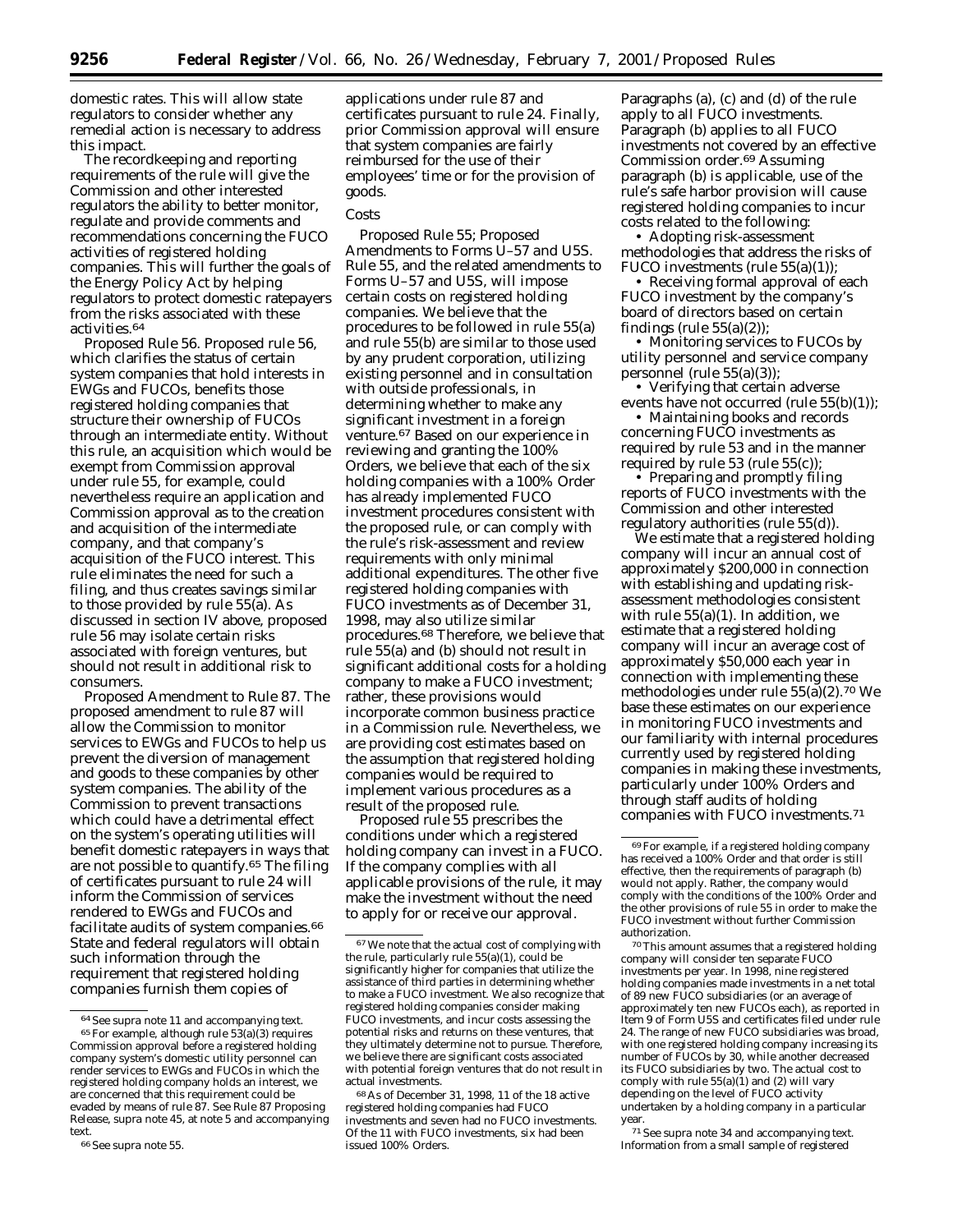Assuming each of the 11 registered holding companies with FUCO investments as of December 31, 1998, establishes, implements and updates procedures under rule 55(a)(1) and (2), we estimate that the aggregate cost would be \$2.75 million each year.

We estimate that review for compliance with the criteria contained in rule  $55(a)(3)$  and rule  $55(b)(1)$  will cost each registered holding company an additional \$200,000 per year.72 The aggregate annual cost for the 11 registered holding companies with FUCO investments as of December 31, 1998, would be \$2.2 million.

We estimate that implementing formal board review of FUCO investments will involve a one-time cost of \$5,000 for each registered holding company.73 We believe that board review can be obtained during regularly scheduled board meetings and that, once review of FUCO investments becomes part of a board's regular agenda, the cost of compliance will be nominal.

Registered holding companies that have EWG and/or FUCO investments already maintain books and records regarding these investments under rule  $53(a)(2)$ .<sup>74</sup> Accordingly, we believe that there will be no additional cost for maintaining books and records under proposed rule 55(c).

Rule 55(d) would require only registered holding companies to file Form U–57 for the purpose of reporting all FUCO investments and amends the form for this new purpose. Also under rule 55(d), registered holding companies will be required to provide state and local regulators with copies of all documents filed with the Commission that pertain to the registered holding company's FUCO investments (*i.e.,* Forms U–57, Forms U–1, certificates

73This amount assumes that a registered holding company will spend an average of 50 hours at an average hourly wage rate of \$100 per hour.

74The availability of rule 54's safe harbor provision is conditioned, among other things, on a registered holding company maintaining books and records under rule 53(a)(2). Rule 53(a)(2)'s books and records maintenance provisions cover investments in both EWGs and FUCOs. *See* 17 CFR 250.54 and 250.53(a)(2).

under rule 24 and Item 9 of Form U5S). However, as those FUCOs in which registered holding companies currently invest are the same as those for which the holding company has claimed FUCO status (on current Form U–57), the amendment will not itself increase the number of Form U–57s filed annually.75 However, the form's (and rule 55(d)'s) new dissemination requirements could impose additional costs. We estimate that the annual cost for registered holding companies to comply with rule 55(d)'s filing requirement will be approximately \$5,100 annually.76 This amount includes the cost of copying and disseminating the Form U–57, including exhibits, to other interested regulators.

We estimate that the additional reporting burden imposed by the amendment to Form U5S will be minimal.

When rule 55(b) applies to a FUCO investment, a holding company must obtain our approval to make the investment. We estimate that the cost of a routine uncontested application for a FUCO investment or group of investments contained in the same application to be approximately \$50,000.77 Accordingly, holding companies eligible for the rule's ''safe harbor'' provision would forego the costs associated with preparing applications.

*Proposed Rule 56.* Because rule 56 has the effect only of clarifying the status of certain subsidiaries of registered holding companies, no compliance cost is associated with the rule.

*Proposed Amendment to Rule 87.* To the extent that a registered holding company's EWGs and FUCOs engage in transactions with other companies in the holding company system, the proposed amendment to rule 87 will cause registered holding companies to incur costs related to preparing and filing a Form U–1 seeking Commission authorization for the proposed transactions. We estimate that the cost

76This amount represents 34 annual Form U–57 filings multiplied by three additional hours to distribute the information under rule 55(d) at an hourly cost of \$50 for in-house clerical staff. *See* also section X.C. *infra.*

of preparing and filing the Form U–1 for this authorization to be \$10,150.78

#### *Request for Comment*

We are sensitive to the costs and benefits imposed by our rules. Therefore, we request comment on the potential costs and benefits associated with the proposed rules and amendments, and on any suggested alternatives to the proposals. We request quantitative data concerning these costs and benefits, particularly relating to costs imposed by rule 55(a) and (b).

We request information regarding the potential impact of the proposals on an annual basis. For purposes of the Small Business Regulatory Enforcement Fairness Act of 1996,79 a rule is ''major'' if it has resulted, or is likely to result in:

• An Annual effect on the economy of \$100 million or more;

• A major increase in costs or prices for consumers or individual industries; or

• Significant adverse effects on competition, investment or innovation.

Commenters should provide empirical data on any of these three areas. We note that, as of December 31, 1998, registered holding companies had \$8.2 billion invested in FUCOs.80 Accordingly, if, for example, rule 55 was likely to result in a one percent increase or decrease annually in FUCO investments, the rule could be deemed a ''major'' rule.

#### **X. Paperwork Reduction Act**

Certain provisions of proposed rule 55 and the proposed amendments to Form U–57 and Form U5S contain ''collection of information'' requirements within the meaning of the Paperwork Reduction Act of 1995 (''PRA'') 81, and the Commission has submitted them to the Office of Management and Budget (''OMB'') for review in accordance with 44 U.S.C. 3507(d) and 5 CFR 1320.11. The titles for these collections of information are: (1) ''Rule 55, Exemption for Certain Acquisitions of One or More Foreign Utility Companies''; (2) ''Rule 57(a), Rule 55(d) and Form U–57, Notification of Foreign Utility Company Status and Notification of Acquisition of an Interest in a Foreign Utility Company''; and (3) ''Rule 1(c)

79Pub. L. 104–121, Title II, 110 Stat. 857 (1996). 80This total represents the aggregate amount of capital invested by registered holding companies in FUCOs, as reported to the Commission on annual report Form U5S.

holding companies was obtained through staff audits. We note that the actual cost of complying with the rule, particularly rule 55(a)(1), could be significantly higher for companies that utilize the assistance of third parties in determining whether to make a FUCO investment.

 $72$  Like estimates associated with rule  $55(a)(1)$  and (a)(2), these estimates are based on our experience in monitoring FUCO investments and our familiarity with internal procedures currently used by registered holding companies in making these investments. We have assumed that registered holding companies will make investments in a total of approximately 90 FUCO subsidiaries annually, based on FUCO investments reported by registered holding companies during fiscal 1998. See supra note 70.

<sup>75</sup>Furthermore, as noted in the amended instructions to Form U–57, the same form may be used to fulfill the requirements of both rule 55 and 57. We expect that registered holding companies will file one report both to claim FUCO status for their FUCO subsidiaries and to report the amount of investments made in these subsidiaries.

<sup>77</sup>This amount is composed of (1) \$31,250 for inhouse professional and support staff to prepare and file the Form U–1 with the Commission (250 hours x \$125 per hour), and (2) an additional \$18,750 for outside professional fees (75 hours x \$250 per hour). We estimate that only one Form U-1 filing will be made annually under amended rule 55(b). *See* section X.E. *infra.*

<sup>78</sup>As discussed in section X.E. *infra*, this amount is comprised of (1) \$10,000 of in-house professional costs (80 hours x \$125 per hour) and (2) \$150 of in-house clerical costs (three hours x \$50 per hour). We estimate that only one Form U–1 filing will be made annually under amended rule 87.

<sup>81</sup> 44 U.S.C. 3501 *et seq.*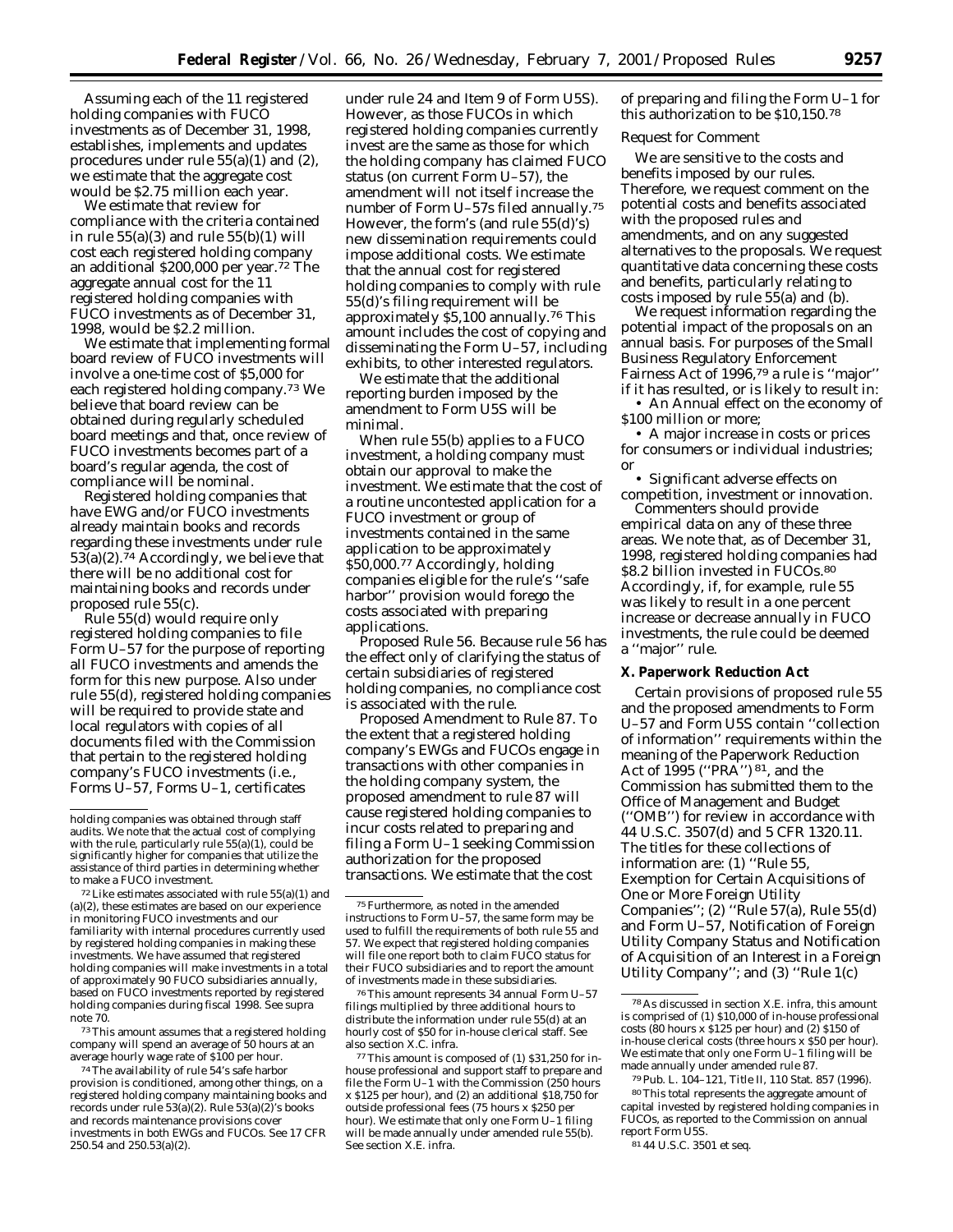and Form U5S thereunder, Annual Report.'' Rule 55, Form U–57 and Form U5S, which the Commission is proposing to amend, contain currently approved collections of information under OMB control numbers 3235– 0430, 3235–0428 and 3235–0164, respectively. The currently approved collections of information for Form U– 1 and rule 24, under OMB control numbers 3235–0125 and 3235–0126, respectively, also will be modified as a result of the proposed rule 55 and amendment to rule 87. The titles for these collections of information are: (1) ''Form U–1 (17 CFR 259.101), Application or Declaration under the Public Utility Holding Company Act of 1935''; and (2) ''Rule 24, 17 CFR 250.24, Reports of Consummation of Transactions.'' An agency may not sponsor, conduct, or require responses to a collection of information unless it displays a currently valid OMB control number.

#### *A. Rule 55*

Current proposed rule 55 provides for a ''safe harbor'' for FUCO investments when the requirements of rule 53(a) and (b) are satisfied. The current annual reporting burden under rule 55 reflects rule 53(a)(2)'s recordkeeping and retention requirement.82 Current rule 55 does not create a reporting burden for respondents. The current approved annual burden under rule 55 is 110 burden hours per year (10 hours per response x 11 responses = 110 burden hours). The number of annual responses reflects one response for 11 registered holding companies per year. The cost of the burden, estimated to be \$100 per hour 83, is \$1,000 per response. The aggregate burden for all respondents is \$11,000.

Proposed new rule 55 requires registered holding companies to perform certain tasks and satisfy certain conditions in connection with making any investment in a FUCO. The information collection associated with the rule is necessary to assist the Commission in monitoring FUCO investments to ensure that they are made prudently and only when proper safeguards are in place. The information will also give the Commission and other interested regulators the ability to better monitor, regulate and provide

comments and recommendations concerning the FUCO activities of registered holding companies.

We estimate that the annual burden associated with establishing and updating rule 55(a)(1) methodologies would be approximately 1,600 hours for each registered holding company. Assuming that 11 registered holding companies adopt these methodologies, 84 the total annual burden would be approximately 17,600 hours (one response per year  $\times$  11 respondents  $\times$ 1,600 hours = 17,600 hours). The cost of the reporting burden, estimated to be \$125 per hour, 85 would be \$200,000 per respondent. The aggregate burden for all respondents would be \$2.2 million.86

We also note that, in addition to burden hours, the rule may impose additional costs, particularly in those cases where holding companies retain third parties to assist in assessing FUCO investments.87 As discussed in section IX above, however, we believe that the burden hours imposed by the rule on the 11 holding companies with FUCO investments as of December 31, 1998, particularly those six with 100% Orders, would be substantially less.

We estimate that the annual burden associated with implementing methodologies in rule 55(a)(2) would be 400 hours for each registered holding company. Accordingly, the aggregate annual burden for 11 registered holding companies would be 4,400 hours (400 hours per response  $\times$  11 responses = 4,400 burden hours). The cost of the reporting burden, estimated to be \$125 per hour,88 would be \$50,000 per respondent. The aggregate burden for all respondents would be \$550,000.

We also estimate that the annual burden hours associated with the review for compliance with rules 55(a)(3) and 55(b)(1) would be approximately 1,600 additional burden hours for each registered holding company.

86We also note that, in addition to burden hours, the rule may impose additional costs, particularly in those cases where registered holding companies retain third parties to assist in assessing FUCO investments.

Accordingly, the aggregate annual burden for 11 registered holding companies 89 would be 17,600 hours  $(1,600$  hours per response  $\times$  11 responses = 17,600 hours). Each of these 11 registered holding companies will make one response per year. The cost of the reporting burden, estimated to be \$125 per hour,90 would be \$200,000 per respondent. The aggregate burden for all respondents would be \$2.2 million.

We estimate that rule 55(c)'s recordkeeping requirements would impose an annual burden of approximately 10 hours for each registered holding company.91 Accordingly, the aggregate annual burden for 11 registered holding companies would be 330 hours. However, as discussed above, each registered holding company with an EWG or FUCO investment is required to maintain books and records regarding these investments under rule  $53(a)(2)$ .<sup>92</sup> Accordingly, we believe that the proposed rule itself does not impose any additional burden for maintaining books and records. Burden estimates for rule 55(d)'s filing requirements are discussed in section X.C. below.

Compliance with rule 55 would be mandatory for any registered holding company making a FUCO investment. Responses to the disclosure requirements of the rule will not be kept confidential unless granted confidential treatment. Rule 55(c) includes mandatory retention periods for books and records.93

#### *B. Rule 87*

The proposed amendment to rule 87 will require Commission approval under section 13(b) of the Act before any subsidiary of a registered holding company may perform services or construction for, or sell goods to, an EWG or a FUCO. The information collection associated with the amended rule would further the Commission's monitoring of intercompany

 $90$  We estimate that rule  $55(a)(3)$  and  $55(b)(1)'s$ responsibilities will be primarily performed by, and divided equally among (i) in-house attorneys, accountants and senior management, at an average rate of \$150 per hour, and (ii) other in-house personnel (including financial, accounting and legal support staff), at an average rate of \$100 per hour.

91As rule 55(c)'s recordkeeping requirement is identical to that of rule 53, the hour burden estimate for rule 55(c) is the same as that currently approved for rule 53—110 burden hours per year (10 hours per response x 11 respondents = 110 burden hours).

92*See supra* note 74 and accompanying text. 93Retention periods found in 17 CFR part 257 are incorporated into the rule.

<sup>82</sup>Rule 53(a)(2) requires each registered holding company with an EWG or FUCO investment to maintain books and records regarding these investments in the manner prescribed by the rule.

<sup>83</sup>We estimate that current rule 55's recordkeeping and retention responsibilities are performed by in-house accounting, financial and bookkeeping staff, at an average rate of \$100 per hour.

<sup>84</sup>As of December 31, 1998, 11 of the 18 active registered holding companies had FUCO investments.

<sup>85</sup>We estimate that rule 55(a)(1)'s responsibilities will be primarily performed by, and equally divided among (i) in-house attorneys, accountants and senior management, at an average rate of \$150 per hour, and (ii) other in-house personnel (including financial, accounting and legal support staff), at an average rate of \$100 per hour.

<sup>87</sup>*See supra* note 72 and accompanying text. 88We estimate that rule 55(a)(2)'s responsibilities will be primarily performed by (i) in-house attorneys, accountants and senior management, at an average rate of \$150 per hour, and (ii) other inhouse personnel (including financial, accounting and legal support staff), at an average rate of \$100 per hour.

<sup>89</sup>We assume that the review for compliance with rules 55(a)(3) and 55(b)(1) will be performed annually by each registered holding company with a FUCO investment. *See supra* note 85.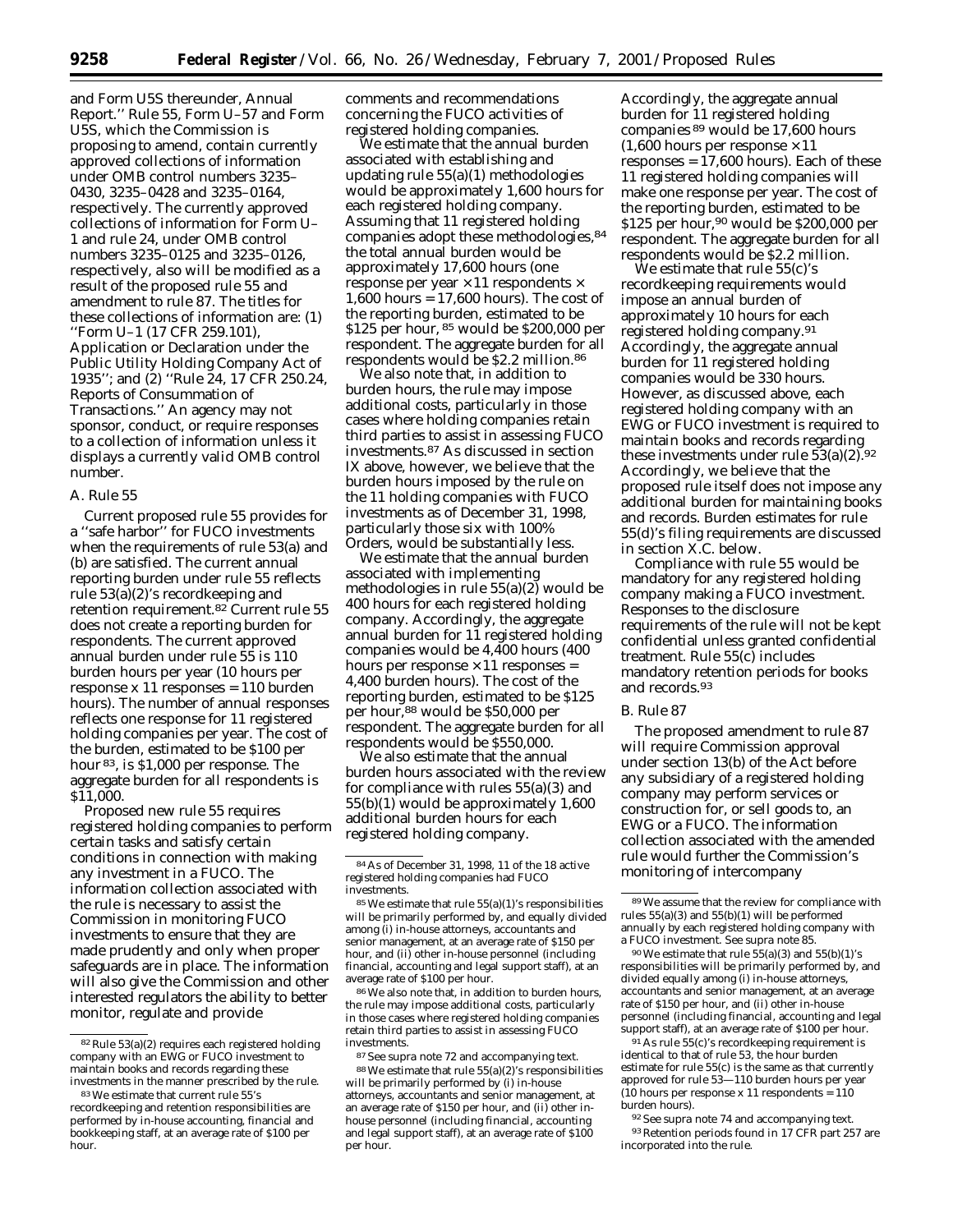transactions in order to prevent the diversion of management and goods to EWGs and FUCOs by other system companies, and would ensure that system companies are fairly reimbursed for the use of their employees' time or for the provision of goods.

Rule 87 does not currently have a reporting burden because it does not involve a collection of information under the PRA. The proposed amendment to rule 87 is discussed under ''—Form U–1'' below. Compliance with the proposed amendment to rule 87 would be mandatory for any registered holding company with certain arrangements between its EWGs or FUCOs and its other associate companies. Responses to the disclosure requirements of the rule will not be kept confidential unless granted confidential treatment.

# *C. Form U–57*

The preparation and filing of Form U– 57 with the Commission and certain state regulators under rule 55 would be required for each FUCO investment made by any registered holding company, whether under the new rule's safe harbor or by Commission order. Because proposed rule 55 would permit FUCO investment without our prior review or approval, the form will be used to notify the Commission of FUCO investments made in reliance on the rule and assist the staff in monitoring these investments in order to protect customers of the associate operating utilities.

The current approved burden estimate for Form U-57 is 144 hours.<sup>94</sup> The cost of this reporting burden, estimated to be \$100 per hour,  $95$  is \$300 per filing and the total annual cost is \$14,400 for all respondents. However, the form is currently used by registered holding companies, and other entities, only to claim FUCO status for qualifying subsidiaries. Rule 55(d) would require the filing of Form U–57 by registered holding companies for the purpose of reporting all FUCO investments and amends the form for this additional purpose. In order to reflect recent trends, we propose to change the current number of annual filings from 48 to 101.96 We also estimate that, when

used to report rule 55 transactions, the amended Form U–57 will require approximately three hours to complete.<sup>97</sup> We believe that rule 55(d)'s requirement for registered holding companies to provide state and local regulators with copies of all documents filed with the Commission that pertain to the registered system's investment in FUCOs (*i.e.*, Forms U–57, Forms U–1, certificates under rule 24 and Item 9 of Form U5S) will add three burden hours for each of the 34 forms filed by registered holding companies. Therefore, we estimate a total increase of 261 annual burden hours for all respondents (three hours x 53 additional forms, plus three hours (under rule 55(d)) x 34 forms (those filed by registered holding companies)). The total annual hour burden for Form U– 57 would increase from 144 hours to 405 hours as a result of the proposed amendment and the adjustment to reflect recent trends.

We estimate that, as is currently estimated, the cost of preparing a Form U–57 filing under rule 55 will be \$100 per hour.98 In addition, we estimate that the cost for registered holding companies to disseminate the 34 of these forms they will file each year will cost an additional \$50 per hour.<sup>99</sup> The total annual cost for all respondents, therefore, would increase by \$21,000, from \$14,400 to \$35,400 (101 total filings  $\times$  3 hours  $\times$  \$100 per hour = \$30,300, plus 34 filings (those filed by registered holding companies)  $\times$  3 additional hours (under rule  $55(d) \times$ \$50 per hour = \$5,100; \$30,300 plus  $$5,100 = $35,400$ .

Compliance with amended Form U– 57 would be mandatory for any registered holding company making a FUCO investment. Responses to the

97This burden hour estimate is based on the current approved burden of three hours per form. We believe that, when used to report rule 55 transactions, the Form U–57 also will require three hours to complete. This estimate assumes that up to three related transactions are being reported on one form. To the extent a registered holding company reports more than three transactions simultaneously on one Form U–57, the hour burden may increase.

98We estimate that the information provided in Form U–57 is prepared primarily by in-house financial, accounting and legal support staff, at an average rate of \$100 per hour.

99We estimate that the dissemination requirement of rule 55(d) will be performed by inhouse clerical staff, at an average cost of \$50 per hour.

disclosure requirements of the form will not be kept confidential unless granted confidential treatment.

# *D. Form U5S*

The amendment to Item 9 of Form U5S will require the holding company to disclose whether it has sought recovery of losses or inadequate returns on FUCO investments through higher rates to system retail ratepayers. This information will assist the Commission staff in protecting ratepayers from adverse consequences of FUCO investments by registered holding companies. Rule 55(d) will require that this information also be provided to other interested governmental regulators.

The current approved annual reporting burden for Form U5S is 257 hours (13.5 hours per response  $\times$  19 responses = 256.5 burden hours). Nineteen Forms U5S are filed annually, one by each of the 19 registered holding companies. The cost of the reporting burden, estimated to be \$100 per hour, 100 is \$1,350 per response. The aggregate cost for all responses is \$25,650 per year.

We estimate that the proposed amendment would increase the hour burden per filing by one-half hour for those registered holding companies with FUCO investments. For the 11 registered holding companies with FUCO investments as of December 31, 1998, this would result in a total annual burden increase of 5.5 hours, or 262 hours for all registered holding companies. The aggregate cost for all respondents will increase by \$550, from \$25,650 to \$26,200 per year.

Compliance with amended Form U5S would be mandatory for any registered holding company making a FUCO investment. Responses to the disclosure requirements of the form will not be kept confidential unless granted confidential treatment.

# *E. Form U–1*

When rule 55(a)'s safe harbor is not available, rules  $55(a)(4)$  and  $55(b)(1)$ require that the registered holding company seek a Commission order to make a FUCO investment. This will require the holding company to prepare and file an application on Form U–1. The current approved annual reporting burden for Form U–1 is 224 hours per form. The Commission presently estimates that 121 forms are filed by 15 respondents annually, for a current approved aggregate burden of 27,104

<sup>94</sup>We currently estimate that 48 Forms U–57 are filed annually and that the current hour burden for each filing is three hours (48 responses x three burden hours per response  $= 144$  hours).

<sup>95</sup>We estimate that the information provided in Form U–57 is prepared primarily by in-house financial, accounting and legal support staff, at an average rate of \$100 per hour.

<sup>96</sup> In 1998, 78 Form U–57s were filed with the Commission by 34 different filers. In 1999, 92 Form U–57s were filed with the Commission by a total of 27 different filers. In each of these years,

approximately one-third of all filings was made by registered holding companies. We estimate that the number of Form U–57s filed will continue to increase slightly and therefore estimate a new total of 101 responses per year, or an increase of 53 responses. We also estimate that approximately one-third, or 34, of the forms filed annually will be filed by registered holding companies.

<sup>100</sup>We estimate that the information provided in Form U5S is prepared primarily by in-house financial, accounting and legal support staff, at an average rate of \$100 per hour.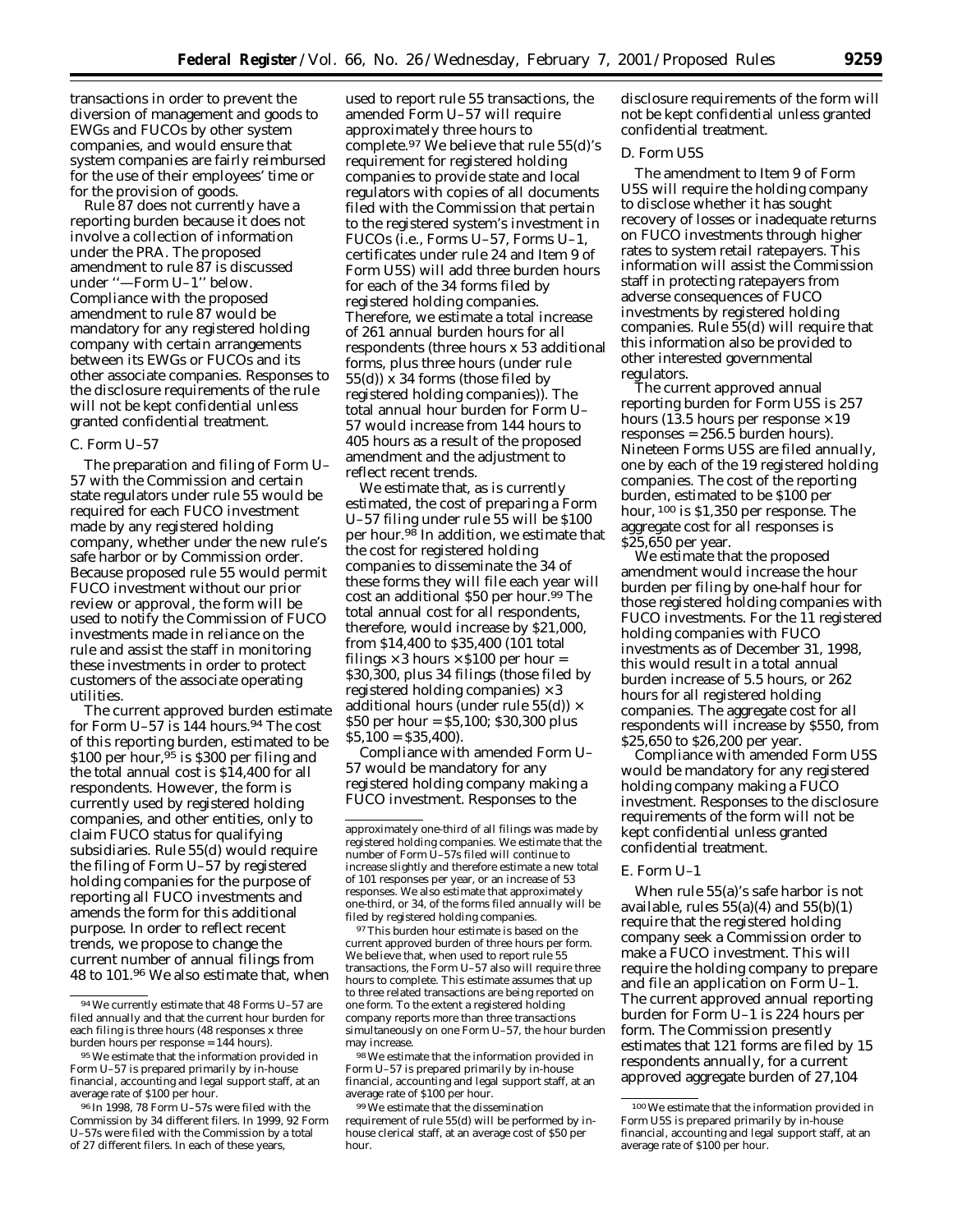hours. The cost of the reporting burden, estimated to be \$200 per hour, is \$44,800 per response. The total cost is \$5,420,800 for all respondents. Due to recent changes in filing trends, we propose to change the current estimates only with respect to the estimated number of annual respondents.

We propose to increase the annual number of respondents by 18 (from 15 to 33). For the three-year period ended December 31, 1999, an average of 15 registered holding companies filed Form U–1s each year. Over that same period, an average of 18 other companies filed Form U–1s annually. Therefore, the increase reflects the annual average Form U–1 filers other than registered holding companies. As the two additional annual Form U–1 filings resulting from the proposed rules and amendments will be filed by registered holding companies (because these rules apply only to them), and most registered holding companies already file at least one Form U–1 annually, we do not expect that the new rules and amendments will increase the annual number of Form U–1 respondents.

We estimate that approximately 250 burden hours will be required to prepare the Form U–1, under rules  $55(a)(4)$  and  $55(b)(1)$ , describing the FUCO investment sought to be approved, respond to questions or comments, and file post-effective amendments as may be necessary or appropriate.101 We estimate that an average of one new Form U–1 will be filed annually under the amended rule, resulting in a total of 250 burden hours per year. The cost of the reporting burden, estimated to be \$125 per hour,102 would be \$31,250 per response. The aggregate hour burden for Form U– 1 would then increase to 27,354 hours and the aggregate cost would then increase to \$5,452,050 per year for all respondents. In addition, rule 55 will also result in an increase in the number of statements filed under rule 24. These

102We estimate that preparation of a Form U–1 under rule 55(b) is primarily performed by, and divided equally among (i) in-house attorneys, accountants and senior management, at an average hourly rate of \$150 per hour, and (ii) other in-house personnel (including financial, accounting and legal support staff), at an average rate of \$100 per hour. In addition, the staff estimates that outside attorneys and accountants will spend an additional 75 hours to assist the registered holding company in preparing and filing the form, at an average hourly rate of \$250. *See supra* note 77 and accompanying text.

statements must be filed with the Commission upon consummation of a transaction approved by the Commission. See ''Rule 24'' below.

The proposed amendment to rule 87 will require Commission approval under section 13(b) of the Act before any subsidiary of a registered holding company may perform services or construction for, or sell goods to, an EWG or a FUCO. We estimate that each of the 12 active registered holding companies with FUCO and/or EWG investments as of December 31, 1998, that engages in these activities, has previously sought and obtained our approval to do so under section 13 or other provisions of the Act. Accordingly, we do not believe that the amendment itself will result in the filing of any additional applications by current registered holding companies. However, an existing or newly formed registered holding company may, in the future, seek our approval under the amended rule. Therefore, we estimate that rule 87, as amended, will result in one additional Form U–1 filing per year. We estimate the annual burden hours associated with the preparing and filing of the form would be approximately 80 hours, <sup>103</sup> at an estimated cost of \$125 per hour.104 We estimate that furnishing state and federal regulators copies of applications under rule 87 and certificates under rule 24 will require an additional three annual burden hours of clerical time, at an estimated cost of \$50 per hour. Accordingly, the aggregate annual burden for all registered holding companies would be 83 hours (83 hours per response  $\times$  1 respondent = 83 hours). The total annual cost would be \$10,150 for all respondents. As a result, the aggregate hour burden for Form U– 1 would increase to 27,437 hours and the aggregate cost would be \$5,462,200 per year for all respondents. In addition, the amendment to rule 87 will also result in an increase in the number of statements filed under rule 24. See ''Rule 24'' below.

#### *F. Rule 24*

In addition to requiring one additional Form U–1 to be filed annually, rule 55(b) will increase the

number of statements required under rule 24 which must be filed with the Commission upon consummation of a transaction approved by the Commission. The amendment to rule 87 will also increase the number of statements required under rule 24. The current approved annual burden under rule 24 is 636 burden hours per year (2 hours per response  $\times$  318 responses = 636 burden hours). It is currently estimated that these certificates are filed by 134 respondents per year. The cost of the reporting burden, estimated to be \$125 per hour,<sup>105</sup> is \$250 per response. The total cost is \$79,500 for all respondents.

We estimate that the additional Form U–1 filed each year under rule 55(b) will require one additional certificate, or one additional response by one additional respondent, under rule 24, and that completion of the certificate will require two burden hours. Accordingly, the total burden hours will increase by two hours and the total hourly annual burden will increase to 638 hours (2 hours per response  $\times$  319 responses = 638 burden hours). The cost of the reporting burden, estimated to be \$125 per hour, is \$250 per response, or a total of \$250 for all responses under rule 55(b). The total cost would increase to \$79,750 for all respondents.

In addition, we estimate that the additional Form U–1 filed per year under rule 87 will require four additional certificates, or four additional response by one additional respondent, under rule 24, and that completion of each certificate will require two burden hours. The current approved annual reporting burden for rule 24, as adjusted to reflect the increase resulting from proposed rule 55(b), is 638 hours (2 hours per response  $\times$  319 responses = 638 burden hours). Including the amendment to rule 87, the total burden hours will increase by eight hours and the total hourly annual burden will increase to 646 hours (2 hours per  $response \times 323$  responses = 646 burden hours). The cost of the reporting burden, estimated to be \$125 per hour, is \$250 per response, or a total of \$1,000 for all four responses under rule 87. The total cost, adjusted for both rule 55(b) and the amendment to rule 87, is \$80,750 for all respondents.

<sup>101</sup>As noted above, we currently estimate that each registered holding company spends approximately 224 hours to prepare, file and process a Form U–1. Because of the complex nature of the authority to be sought, we believe the burden estimate for a Form U–1 filed under amended rule 87 would be slightly greater.

<sup>103</sup>We note that this is significantly less than the 250 hours estimated for a Form U–1 filed under rule 55(b). The lower burden estimate reflects the limited scope of the filing under amended rule 87.

<sup>104</sup>We estimate that preparation of a Form U–1 is primarily performed by, and divided equally among (i) in-house attorneys, accountants and senior management, at an average rate of \$150 per hour, and (ii) other in-house personnel (including financial, accounting and legal support staff), at an average rate of \$100 per hour. We do not estimate that outside professionals will be retained to prepare and file this form.

<sup>105</sup>We estimate that preparing and filing rule 24 certificates will be primarily performed by, and equally divided among (i) in-house attorneys, accountants and senior management, at an average rate of \$150 per hour, and (ii) other in-house personnel (including financial, accounting and legal support staff), at an average rate of \$100 per hour.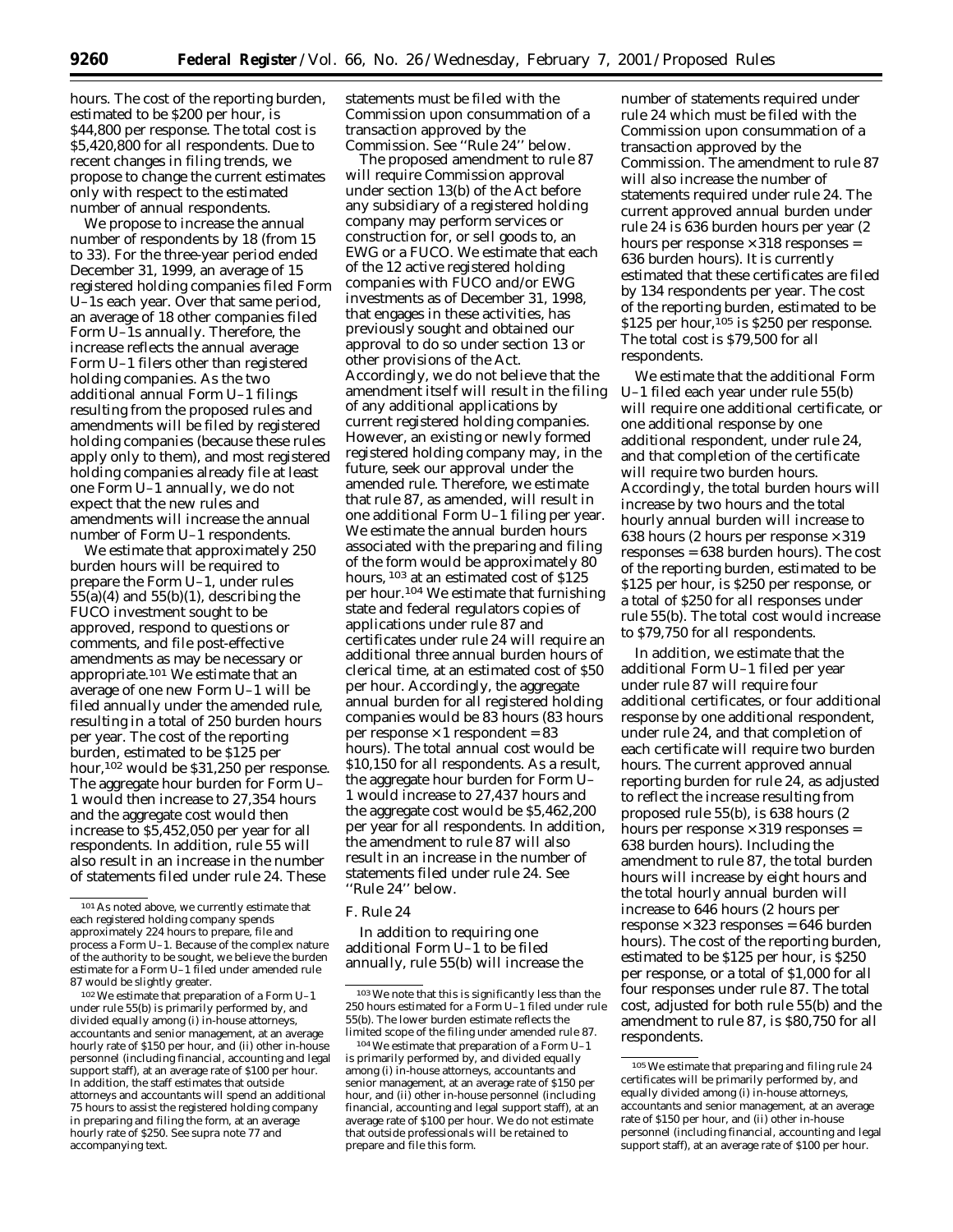#### *G. Request for Comment*

The Commission requests comment on the reasonableness of these estimates. Commenters who disagree are requested to provide their own estimates with supporting rationales.

Pursuant to 44 U.S.C. 3506(c)(2)(B), the Commission solicits comments in order to:

• Evaluate whether the proposed collections of information are necessary for the proper performance of the functions of the agency, including whether the information will have practical utility;

• Evaluate the accuracy of the agency's estimate of the burden of the proposed collections of information;

• Enhance the quality, utility, and clarity of the information to be collected; and

• Minimize the burden of the collections of information on respondents, including through the use of automated collection techniques or other forms of information technology.

Persons wishing to submit comments on the collection of information requirements should direct them to the following persons: (i) Desk Officer for the Securities and Exchange Commission, Office of Information and Regulatory Affairs, Office of Management and Budget, Room 3208, New Executive Office Building, Washington, DC 20503; and (ii) Jonathan G. Katz, Secretary, Securities and Exchange Commission, 450 Fifth Street, NW., Washington, DC 20549– 0609, with reference to File No. S7–05– 01. OMB is required to make a decision concerning the collections of information between 30 and 60 days after publication, so a comment to OMB is best assured of having its full effect if OMB receives it within 30 days of publication.

Requests for materials submitted to OMB by the Commission with regard to this collection of information should be in writing, refer to File No. S7–05–01 and be submitted to the Securities and Exchange Commission, Records Management, Office of Filings and Information Services.

# **XI. Statutory Authority**

The Commission is proposing rules 55 and 56 pursuant to sections 14, 15, 20 and 33 of the Act, as amended, and is proposing the amendment to rule 87 pursuant to sections 13, 14, 15, 20, 32 and 33 of the Act, as amended.

# **XII. Text of Proposed Rules and Amendments**

#### **List of Subjects in 17 CFR Parts 250 and 259**

Electric utilities, Holding companies, Reporting and record keeping requirements.

For the reasons set out in the preamble, title 17, Chapter II of the Code of Federal Regulations is proposed to be amended as follows:

# **PART 250—GENERAL RULES AND REGULATIONS, PUBLIC UTILITY HOLDING COMPANY ACT OF 1935**

1. The authority citation for part 250 is revised to read as follows:

**Authority:** 15 U.S.C. 79c, 79f(b), 79i(c)(3), 79t, 79z–5a and 79z–5b unless otherwise noted.

2. Sections 250.55 and 250.56 are added to read as follows:

#### **§ 250.55 Acquisitions of foreign utility companies.**

(a) *FUCO investments.* A registered holding company may not, directly or indirectly, acquire the securities of, or any interest in, a foreign utility company (''FUCO Investment'') unless the following conditions are satisfied:

(1) The board of directors of the registered holding company has adopted procedures (''FUCO Investment Procedures'') designed to analyze the risks of investing in foreign jurisdictions, including, for example, operational risks, construction risks, commercial risks, management risks, political risks, legal risks, financing risks and foreign currency risks.

(2) The board of directors has reviewed, and adopted a resolution approving, the FUCO Investment based upon, among other things, findings that:

(i) The FUCO Investment Procedures have been complied with;

(ii) Measures have been, or will be, taken to mitigate the risks that the FUCO Investment presents to the holding-company system; and

(iii) The FUCO Investment and any related financing have been structured so that ratepayers of the system's publicutility companies are adequately insulated from any adverse effects of the FUCO Investment.

(3) No more than two percent of the employees of the system's domestic public-utility companies render services, at any one time, directly or indirectly, to exempt wholesale generators or foreign utility companies in which the registered holding company, directly or indirectly, holds an interest; provided, that the Commission has previously approved the rendering of such services.

(4) If paragraph (b) of this section is applicable, the registered holding company has obtained an order from the Commission approving the FUCO Investment.

(b) *Commission approval of certain investments*.

(1) A registered holding company may not make FUCO Investments except pursuant to an order granted by the Commission if any of the following events has occurred: (i) The registered holding company, or any subsidiary company having assets with book value exceeding an amount equal to 10% or more of consolidated retained earnings (''Significant Subsidiary''), has been the subject of a bankruptcy or similar proceeding, unless a plan of reorganization has been confirmed in such proceeding;

(ii) The registered holding company system's average consolidated retained earnings for the four most recent quarterly periods, as reported on the holding company's Form 10–K or 10–Q (§ 249.308a or § 249.310 of this chapter) filed under the Securities Exchange Act of 1934 (15 U.S.C. 78a–78) as amended, have decreased by 10% from the average for the previous four quarterly periods and the aggregate investment in exempt wholesale generators and foreign utility companies exceeds two percent of the registered holding company system's total capital invested in utility operations. This restriction will cease to apply once consolidated retained earnings have returned to their pre-loss level;

(iii) In its previous fiscal year, the registered holding company reported operating losses attributable to its direct or indirect investments in exempt wholesale generators and foreign utility companies, and such losses exceed an amount equal to 5% of consolidated retained earnings;

(iv) If, during the three fiscal years preceding the acquisition, the holding company has reported, in response to Item 9 of Form U5S (§ 259.5s of this chapter) increases for retail customers have been obtained in order to recover losses or inadequate returns on FUCO Investments;

(v) Any Significant Subsidiary of the holding company that is a public-utility company has a rating from a nationally recognized statistical rating organization with respect to its debt securities that is less than investment grade; or

(vi) The registered holding company's investment in FUCOs and EWGs exceeds 50% of consolidated retained earnings or such greater amount as may be authorized by the Commission by order under § 250.53(c).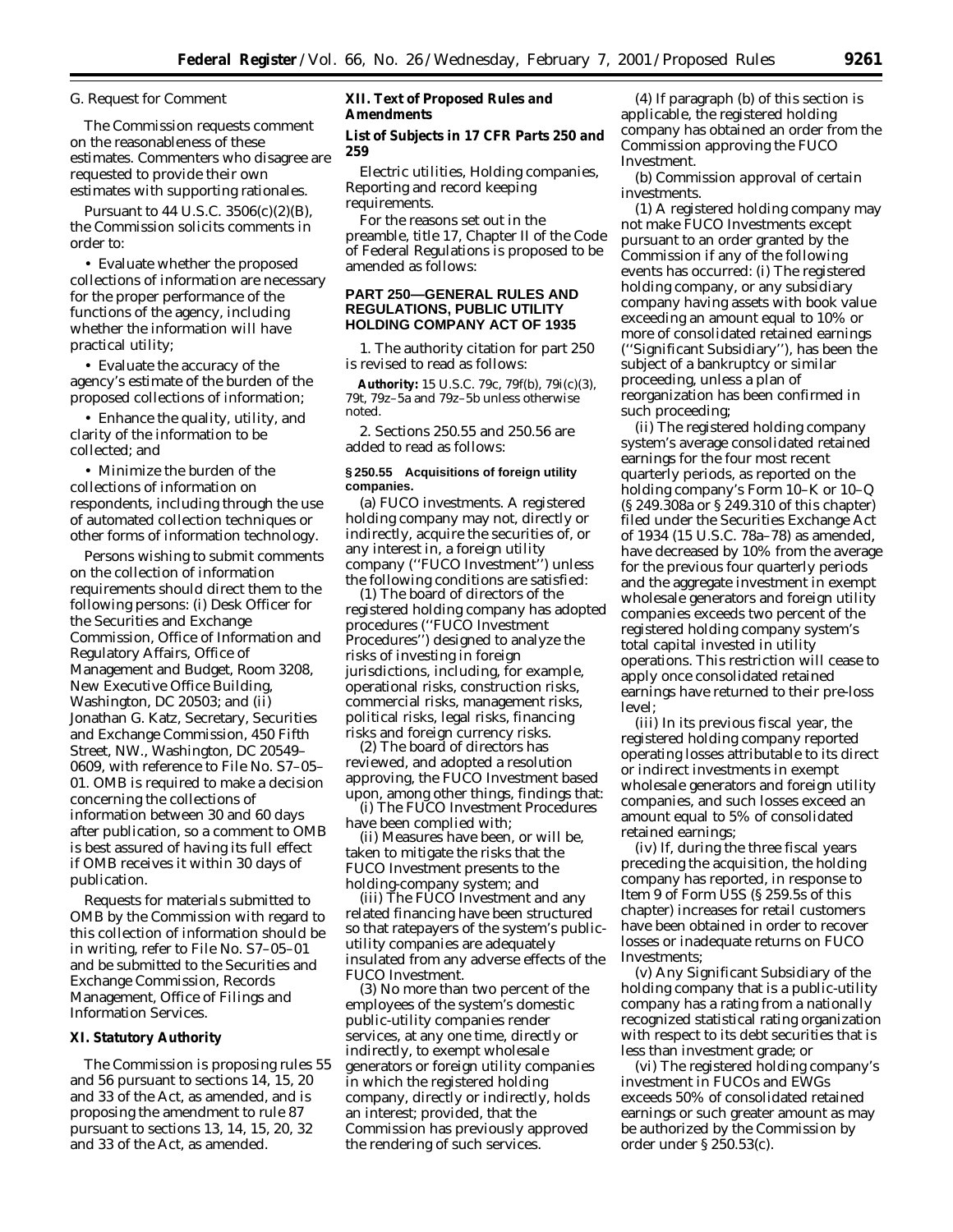(2) An applicant that is required to obtain Commission approval of FUCO Investments must affirmatively demonstrate that the investments:

(i) Will not have a substantial adverse impact upon the financial integrity of the registered holding company system; and

(ii) Will not have an adverse impact on any utility subsidiary of the registered holding company, or its customers, or on the ability of State commissions to protect the subsidiary or its customers.

(c) *Books and records.* A registered holding company that makes a FUCO Investment must maintain, and cause its subsidiaries to maintain, the books and records required by § 250.53 in the manner prescribed by § 250.53. The registered holding company will provide the Commission or its representatives with access to these books and records in the United States, at such place as the Commission may reasonably request. The books and records must be maintained for the periods set forth in Part 257 of this title, as appropriate.

(d) *Form U–57 and other filings.* A registered holding company that makes a FUCO Investment must, within ten business days of making the FUCO Investment, file a statement on Form U– 57 (§ 259.207 of this chapter) with the Commission. The company must also simultaneously submit complete copies of the following, including exhibits, to every federal, state or local regulator having jurisdiction over the rates of any system public-utility company:

(1) The Form U–57 filed by the registered holding company in connection with the FUCO Investment;

(2) Any Forms U–1 (§ 259.101 of this chapter) and certificates under § 250.24 filed by the registered holding company in connection with the issuance of securities for purposes of financing the FUCO Investment, the entering into of service, sales or construction contracts, or the creation or maintenance of any other relationship with the foreign utility company and the registered holding company, its affiliates or associate companies; and

(3) A copy of Item 9 of Form U5S (§ 259.5s of this chapter) and Exhibits G and H to that Form.

#### **§ 250.56 Status of subsidiary companies of registered holding companies formed to hold interests in foreign utility companies.**

A subsidiary of a registered holding company which is engaged exclusively in the direct or indirect ownership of the securities, or an interest in the business of, one or more foreign utility companies, shall be deemed to be a foreign utility company.

3. Section 250.87 is amended by adding paragraphs (d) and (e) to read as follows:

## **§ 250.87 Subsidiaries authorized to perform services or construction or to sell goods.**

\* \* \* \* \* (d) This section shall not be applicable to the performance of services or construction for, or the sale of goods to, an associate company of a registered holding company if such associate company is an exempt wholesale generator or a foreign utility company. This section shall further not be applicable to the receipt by an associate company of a registered holding company of services or construction from, or the purchase of goods from, an associate company that is an exempt wholesale generator or a foreign utility company.

(e) Any application, or amendment thereto, filed directly or indirectly by a registered holding company seeking authority to render services or construction or to sell goods to an exempt wholesale generator or foreign utility company, or to receive services, construction or goods from an exempt wholesale generator or foreign utility company, must be simultaneously submitted to every State commission and to every federal or local governing body having jurisdiction over the retail rates of any affected public-utility company in the registered holding company system.

# **PART 259—FORMS PRESCRIBED UNDER THE PUBLIC UTILITY HOLDING COMPANY ACT OF 1935**

# **Subpart A—Forms for Registration and Annual Supplements**

4. The authority citation for part 259 is revised to read as follows:

**Authority:** 15 U.S.C. 79e, 79f, 79g, 79j, 79l, 79m, 79n, 79q and 79t.

5. Item 9 of Form U5S (referenced in § 259.5s) is amended by adding paragraph (e) to read as follows:

**Note:** The text of Form U5S does not and the amendment will not appear in the Code of Federal Regulations.

#### **Form U5S**

\* \* \* \* \*

# **Annual Report**

\* \* \* \* \*

# **Item 9. Wholesale Generators and Foreign Utility Companies**

(e) State whether or not the holding company has sought recovery of losses or inadequate returns on any investment

in a foreign utility company through higher rates to retail ratepayers.

\* \* \* \* \* 6. Section 259.207 and Form U–57 (referenced in § 259.57) are revised to

read as follows:

**§ 259.207. Form U–57, for notification of foreign utility company status pursuant to rule 57(a) (§ 250.57 of this chapter) and statement by registered holding company in connection with the acquisition of an interest in a foreign utility company pursuant to rule 55 (§ 250.55 of this chapter).**

This form shall be filed pursuant to section  $33(a)(3)(B)$  of the Act by a company claiming foreign utility company status. This form shall also be filed by a registered holding company acquiring any securities or other interest in the business of a foreign utility company. *See* §§ 250.55 and 250.57 of this chapter.

**Note:** The text of Form U–57 does not and the amendment will not appear in the Code of Federal Regulations.

#### **OMB Approval**

OMB Number: 3235–0428.

Expires: October 31, 2001.

Estimated average burden hours per response: 3.00.

Securities and Exchange Commission, Washington, DC. 20549: FORM U–57— Notification of Foreign Utility Company Status and Notification of Acquisition of an Interest in a Foreign Utility Company

Filed Under Section 33(c) or Rule 55 of the Public Utility Holding Company Act of 1935.

(Name of registered holding company)

(Name of foreign utility company)

#### **General Instructions**

#### *1. Use of Form*

This form should be filed by, or on behalf of, a company that is or proposes to become a foreign utility company. This form should also be filed by a registered holding company that acquires an interest in a foreign utility company. *See* rule 55. A single filing on this form should be made by both the company claiming FUCO status and the registered holding company that makes an investment in the FUCO.

#### *2. Formal Requirements*

File two copies of this form with the Commission. Manually sign and file one copy at the place designated by the